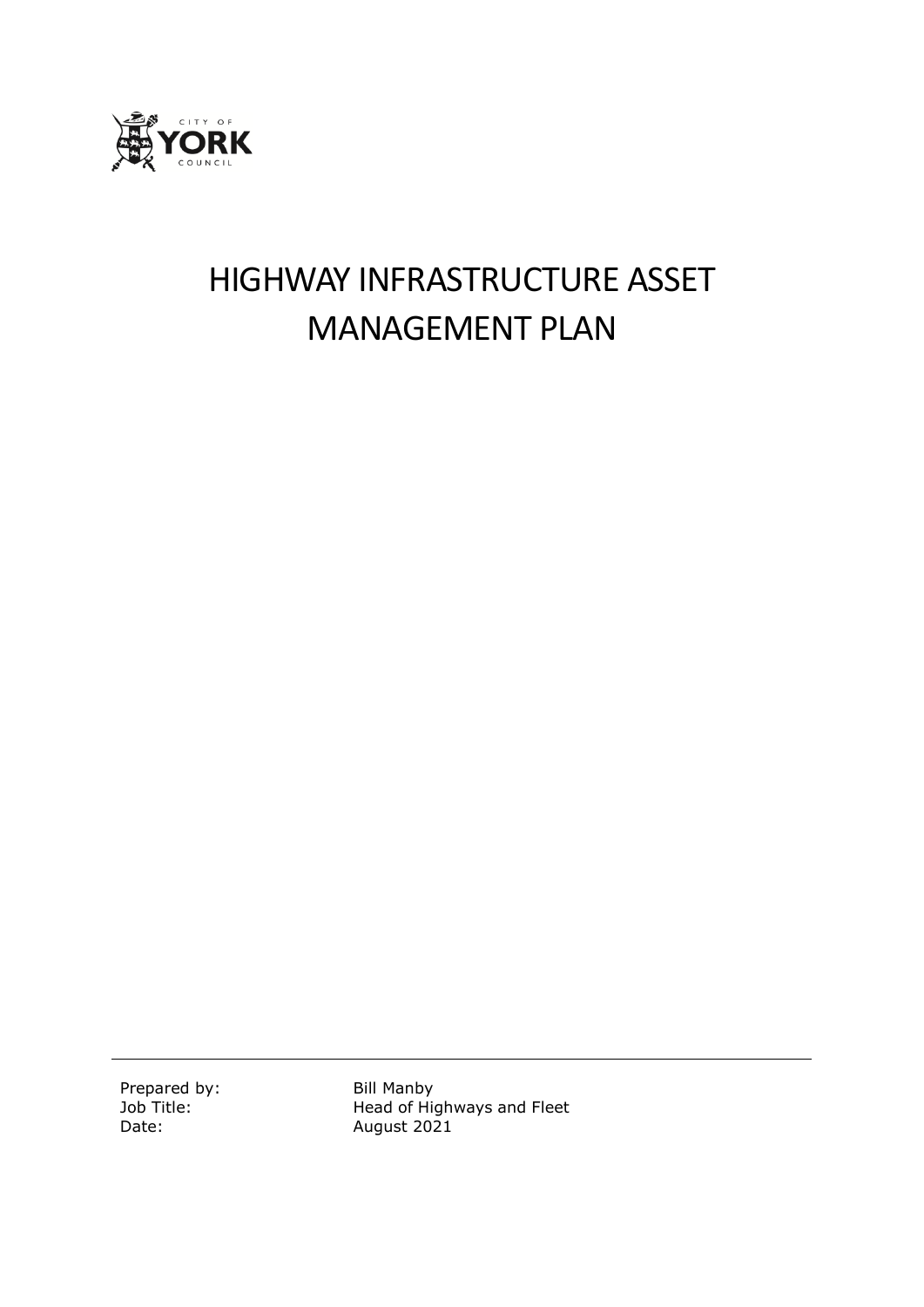

# **VERSION CONTROL**

| Version | Date    | Details        | Prepared | Reviewed | Approved |
|---------|---------|----------------|----------|----------|----------|
|         |         |                | by:      | by:      | by:      |
|         | 01/2020 | Draft          | S.M      |          |          |
|         | 05/2020 | $2nd$ draft    | S.M      |          |          |
|         | 02/2021 | 3rd draft      | S.M      |          |          |
|         | 08/2021 | Minor comment  | S.M      |          |          |
|         | 08/2021 | Minor comment  | S.M      |          |          |
| 6       | 08/2021 | Minor revision | S.M      |          |          |
|         | 08/2021 | Minor revision | S.M      |          |          |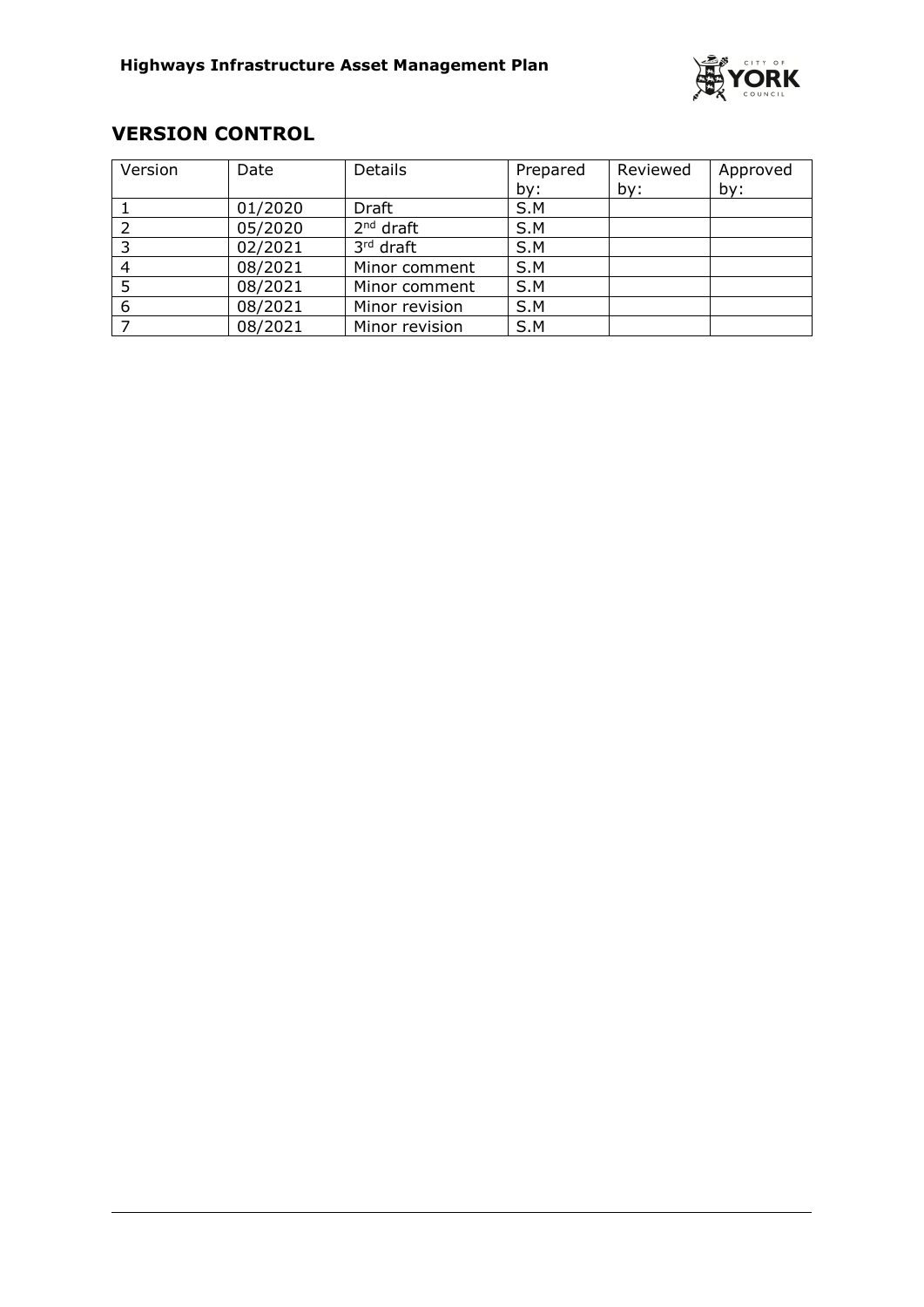#### **EXECUTIVE SUMMARY**

Asset management has been widely accepted by central and local government as a means to deliver a more efficient and effective approach to management of highway infrastructure assets through longer term planning, ensuring that standards are defined and achievable for available budgets. It also supports making the case for funding and better communication with stakeholders, facilitating a greater understanding of the contribution highway infrastructure assets make to economic growth and the needs of local communities.

This plan should be read in conjunction with, or at least

with reference to, several other important publications such as:

- · Current legislation;
- · York's Highways Policy and Strategy Documents;
- · National code of practice published by the UK Road Liaison Group.

This Highways Infrastructure Asset Management Plan (HIAMP) provides an integrated framework for the delivery of highway maintenance services and asset management across the City's road network and should allow the Council to optimise resource for the management of the highway infrastructure.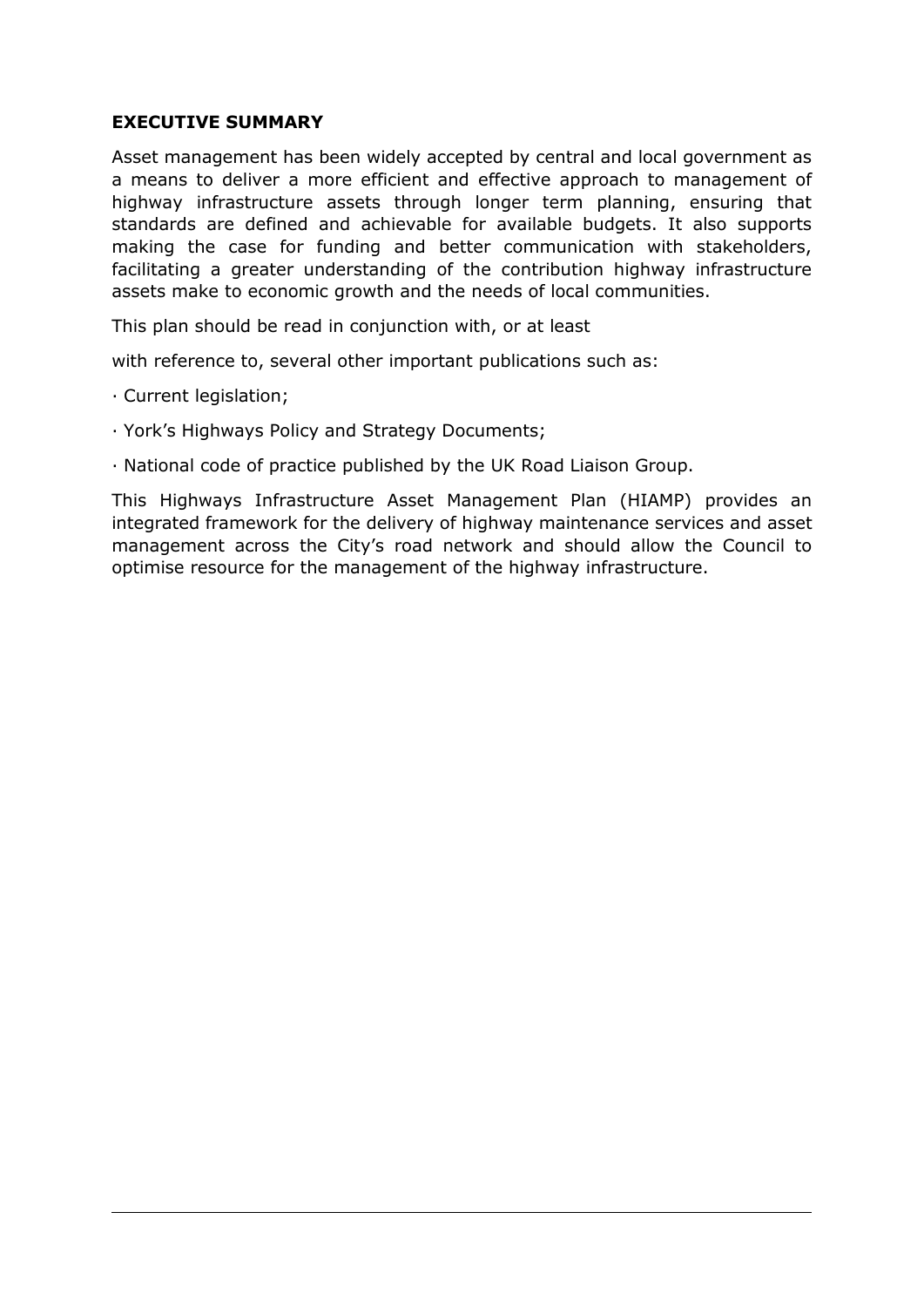# **CONTENTS**

| $\mathbf{1}$   |                                                     |  |
|----------------|-----------------------------------------------------|--|
| $\overline{2}$ |                                                     |  |
| 3              |                                                     |  |
| 4              | ASSET MANAGEMENT POLICY AND STRATEGY (UKRLG R3)  6  |  |
| 5              |                                                     |  |
| 6              |                                                     |  |
| $\overline{7}$ |                                                     |  |
| 8              |                                                     |  |
| 9              |                                                     |  |
| 10             | MAKING THE CASE FOR ASSET MANAGEMENT (UKRLG R9)  23 |  |
| 11             |                                                     |  |
| 12             |                                                     |  |
| 13             |                                                     |  |
| 14             |                                                     |  |
| 15             |                                                     |  |

# **FIGURES**

| FIGURE 3 - HIGHWAY ASSET LIFECYCLE PLAN PROCESS 16     |  |
|--------------------------------------------------------|--|
|                                                        |  |
|                                                        |  |
| FIGURE 6 - HIGHWAY ASSET MANAGEMENT RESPONSIBILITY  25 |  |
|                                                        |  |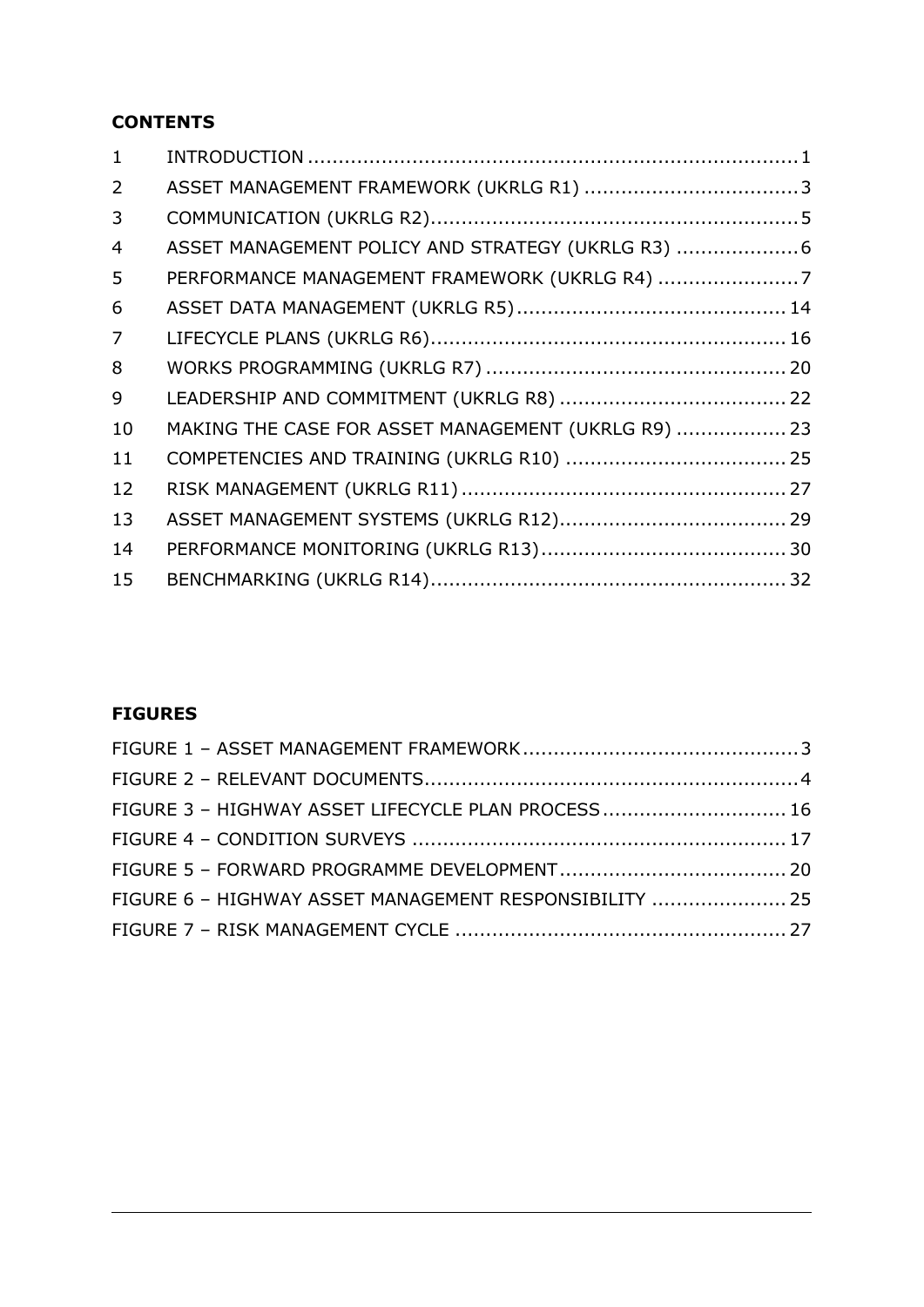

# <span id="page-4-0"></span>**1 INTRODUCTION**

# 1.1.1 Background Information and Document Structure

This Highways Infrastructure Asset Management Plan (HIAMP) has been developed by the City of York Council, it replaces all previous versions of the Councils Highways Asset Management Plans. The Council is committed to the promotion of the latest standards and best practice through the latest industry guidance.

The HIAMP promotes the latest best practice guidance published by the UK Road Liaison Group (UKRLG). The guidance given by UKRLG in the '[Highways](https://ukrlg.ciht.org.uk/media/11918/hmep_ukrlg_asset_management_guidance_130520.pdf)  [Infrastructure Asset Management Guidance Document](https://ukrlg.ciht.org.uk/media/11918/hmep_ukrlg_asset_management_guidance_130520.pdf)' presents fourteen (14) recommendations as the minimum requirement for highways asset management. The Council has used these recommendations made to form the content of this HIAMP. The subjects covered by the recommendations and therefore included within this document include:

- Asset Management Framework (R1)
- Communication (R2)
- Asset Management Policy and Strategy (R3)
- Performance Management Framework (R4)
- Asset Data Management (R5)
- Lifecycle Plans (R6)
- Works Programming (R7)
- Leadership and Commitment (R8)
- Making the case for asset management (R9)
- Competencies and Training (R10)
- Risk Management (R11)
- Asset Management Systems (R12)
- Performance Monitoring (R13)
- $\bullet$  Benchmarking (R14)

The Council has taken each UKRLG recommendation and prepared a section within the HIAMP dedicated to the subject and associated guidance given.

# **1.2 Continuous improvement**

The HIAMP is a live document and will be subject to continuous improvement and ongoing development supplied by input from Council Officers and input derived from stakeholder feedback received by Council Officers. With this in mind the Council has formed an asset management team led by the Councils Highway Asset Manager. The asset management team meet on a regular basis to discuss the living HIAMP Action Plan, the main agenda items being:

- HIAMP improvement suggestions;
- Individual action progression:
- Action identification and prioritisation;
- Risk mitigation and issue reduction;
- Asset Management Framework Performance.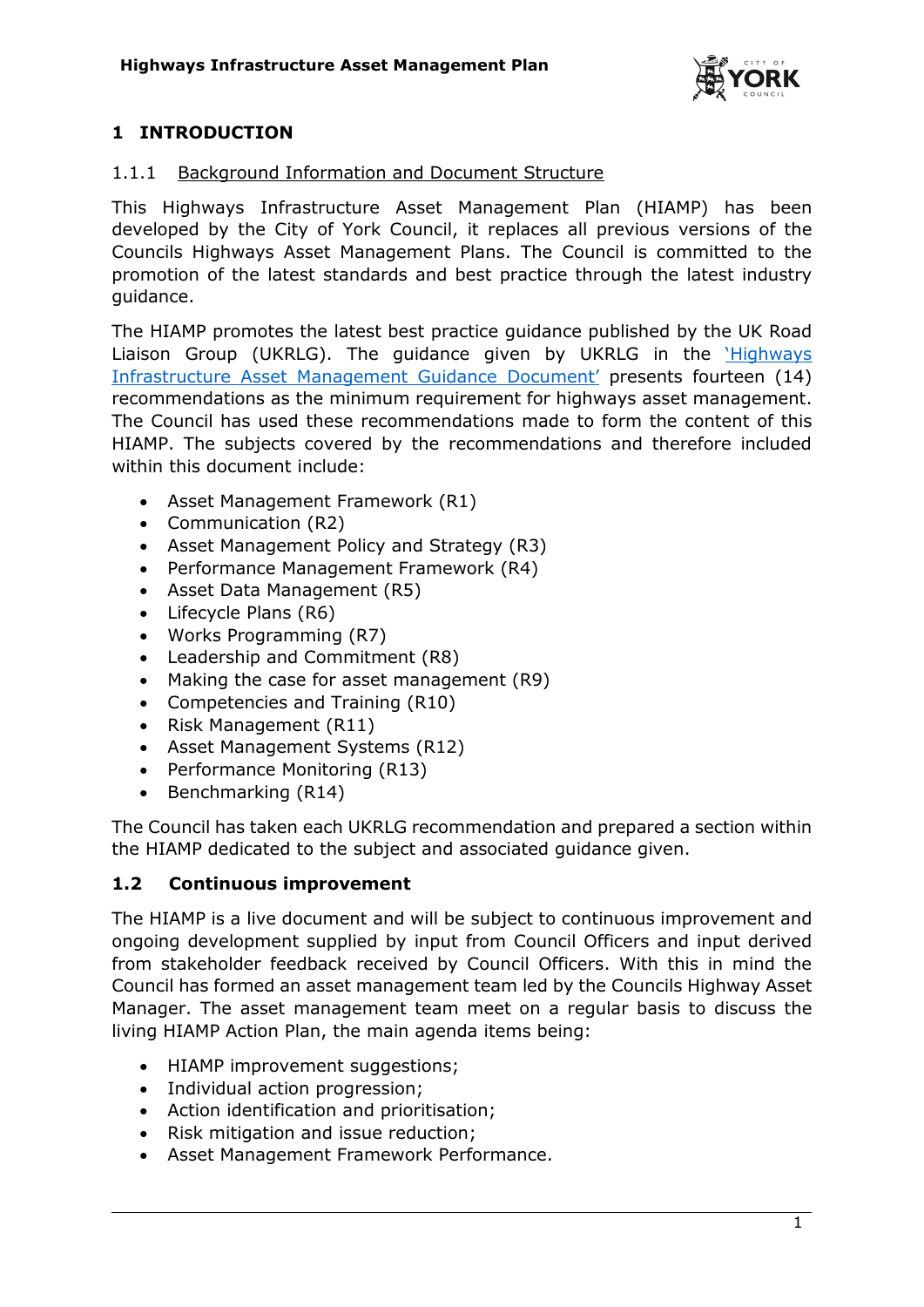

The meeting notes & revised Action plan generated from all HIAMP Action Plan meetings will be recorded and distributed to the highways team by the Council.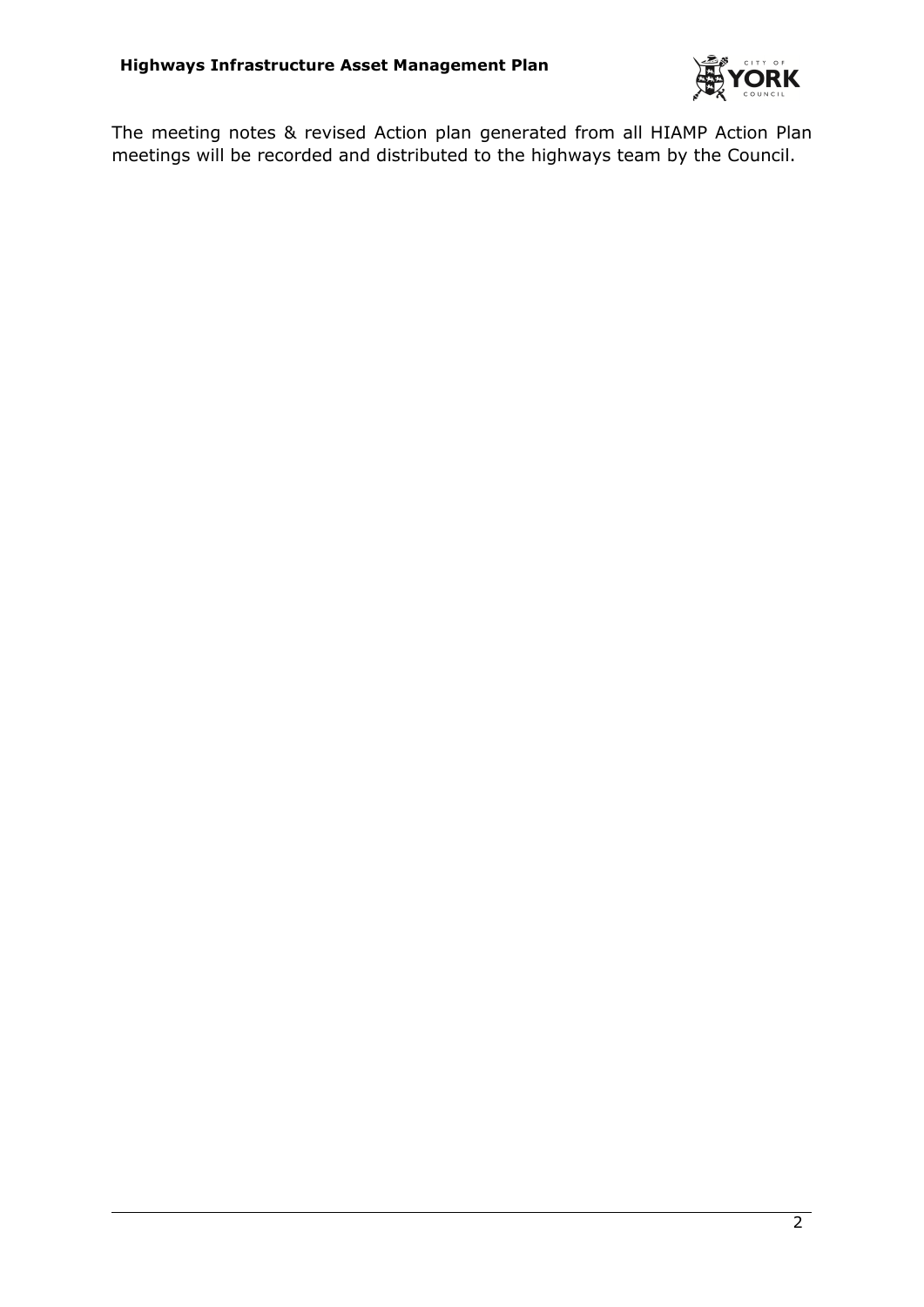

# <span id="page-6-0"></span>**2 ASSET MANAGEMENT FRAMEWORK (UKRLG R1)**

*UKRLG – Highway Infrastructure Asset Management Guidance Document*

*Recommendation 1* 

*An Asset Management Framework should be developed and endorsed by senior decision makers. All activities outlined in the Framework should be documented.*

# **2.1 Our Approach**

#### 2.1.1 Context

The table below shows the communication links required between the policy makers, planners, enablers and deliverers of the highway asset management function within the Council.

<span id="page-6-1"></span>

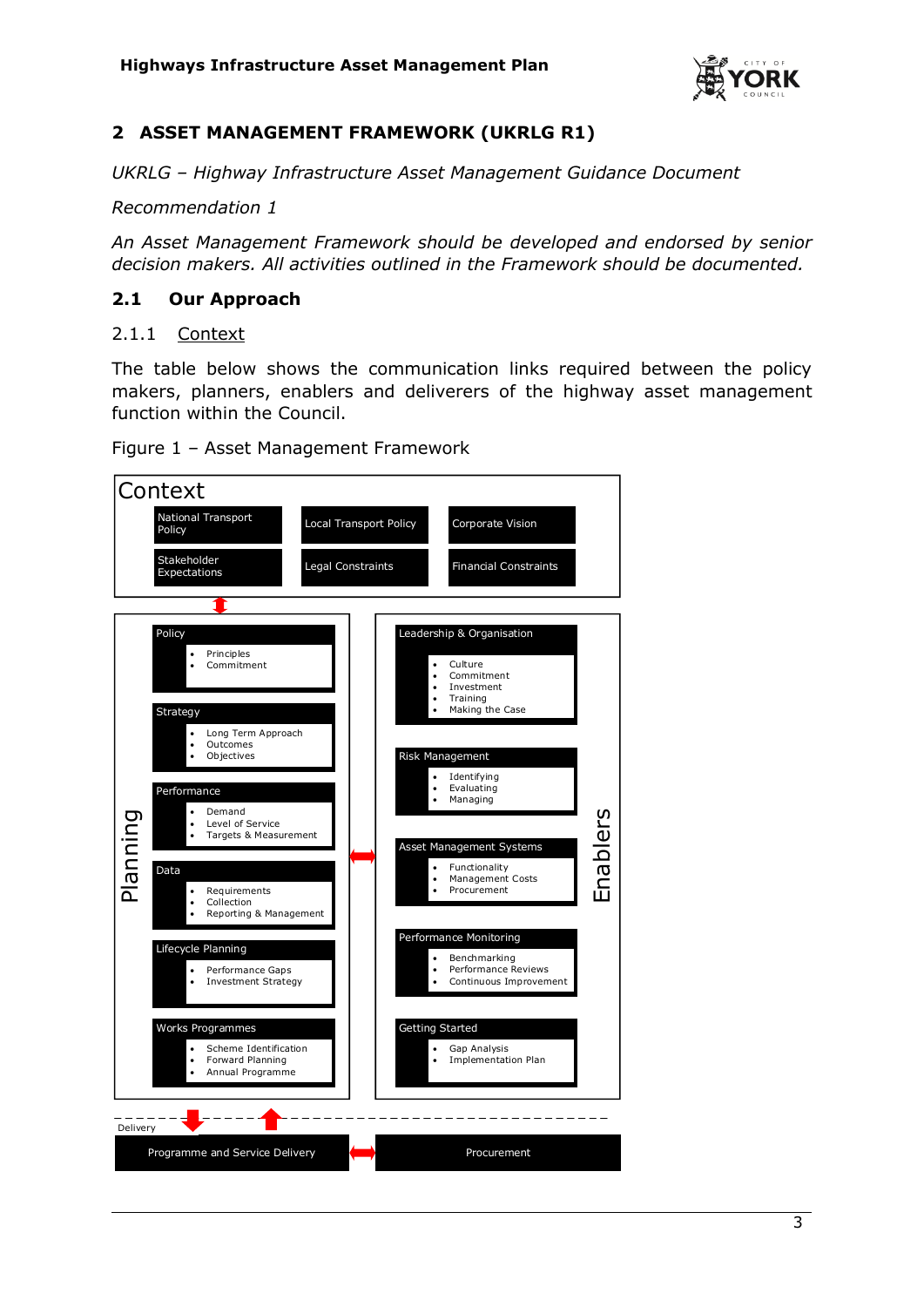

# **2.2 Relevant Documentation**

#### <span id="page-7-0"></span>Figure 2 – Relevant Documents

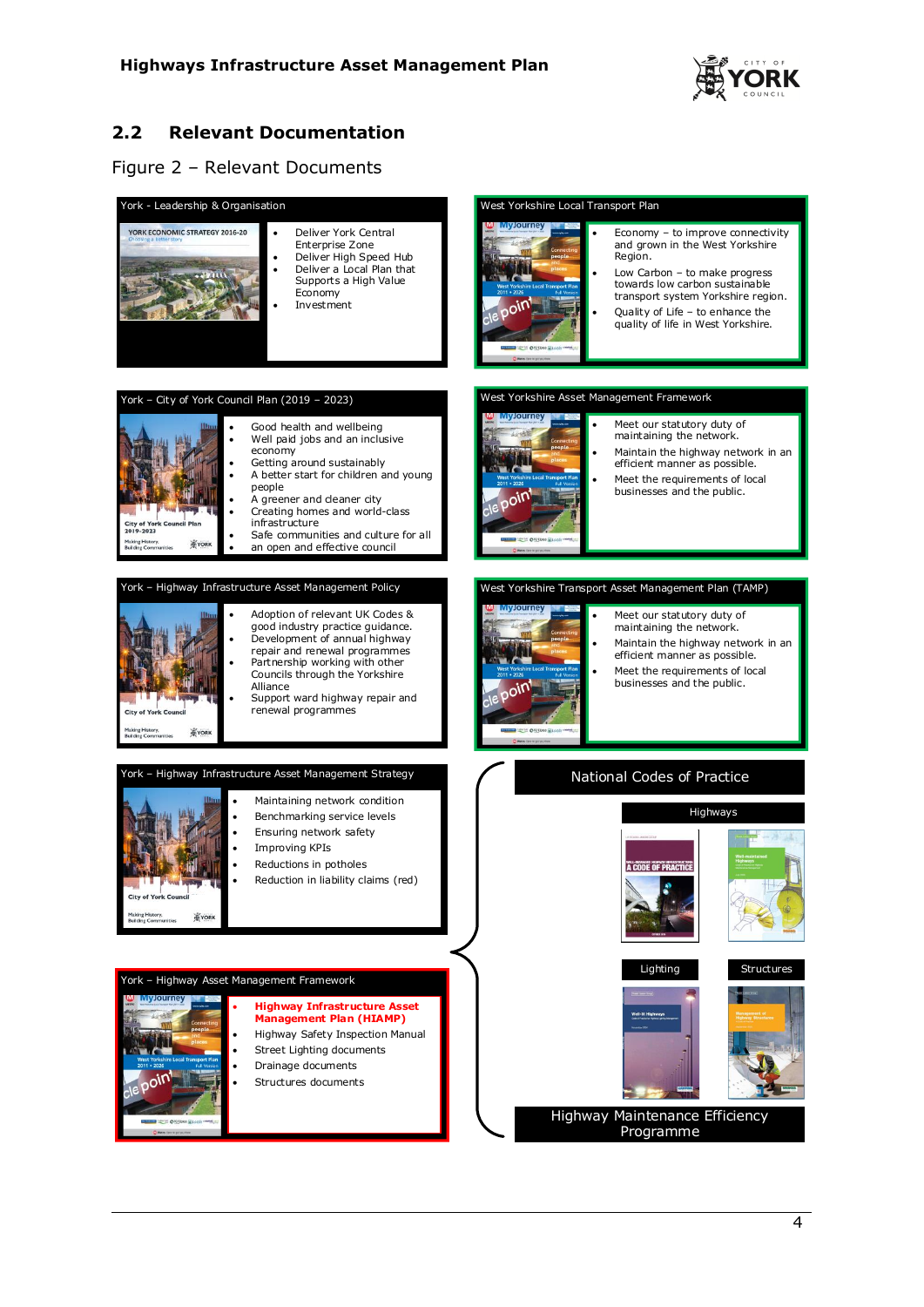

# <span id="page-8-0"></span>**3 COMMUNICATION (UKRLG R2)**

*UKRLG – Highway Infrastructure Asset Management Guidance Document*

*Recommendation 2* 

*Relevant information associated with asset management should be actively communicated through engagement with relevant stakeholders in setting requirements, making decisions and reporting performance.*

# **3.1 Our Approach**

People, groups of people, or organisations that can affect or be affected by the policies and actions of the Council are all stakeholders of the highway infrastructure. The Council recognise that engaging with stakeholders to understand their needs and expectations provides the information needed to determine and review the service provided by highway infrastructure assets and hence the asset management activities.

The Council has a published Highways Communication Strategy that provides clarity and transparency on how the Council make decisions in the identification, assessment, programming and delivery of asset management activities, including maintenance works, and how the public are involved in making decisions for the service provided by the network.

# **3.2 Supporting Documents**

CYC Highways Communication Strategy, 2017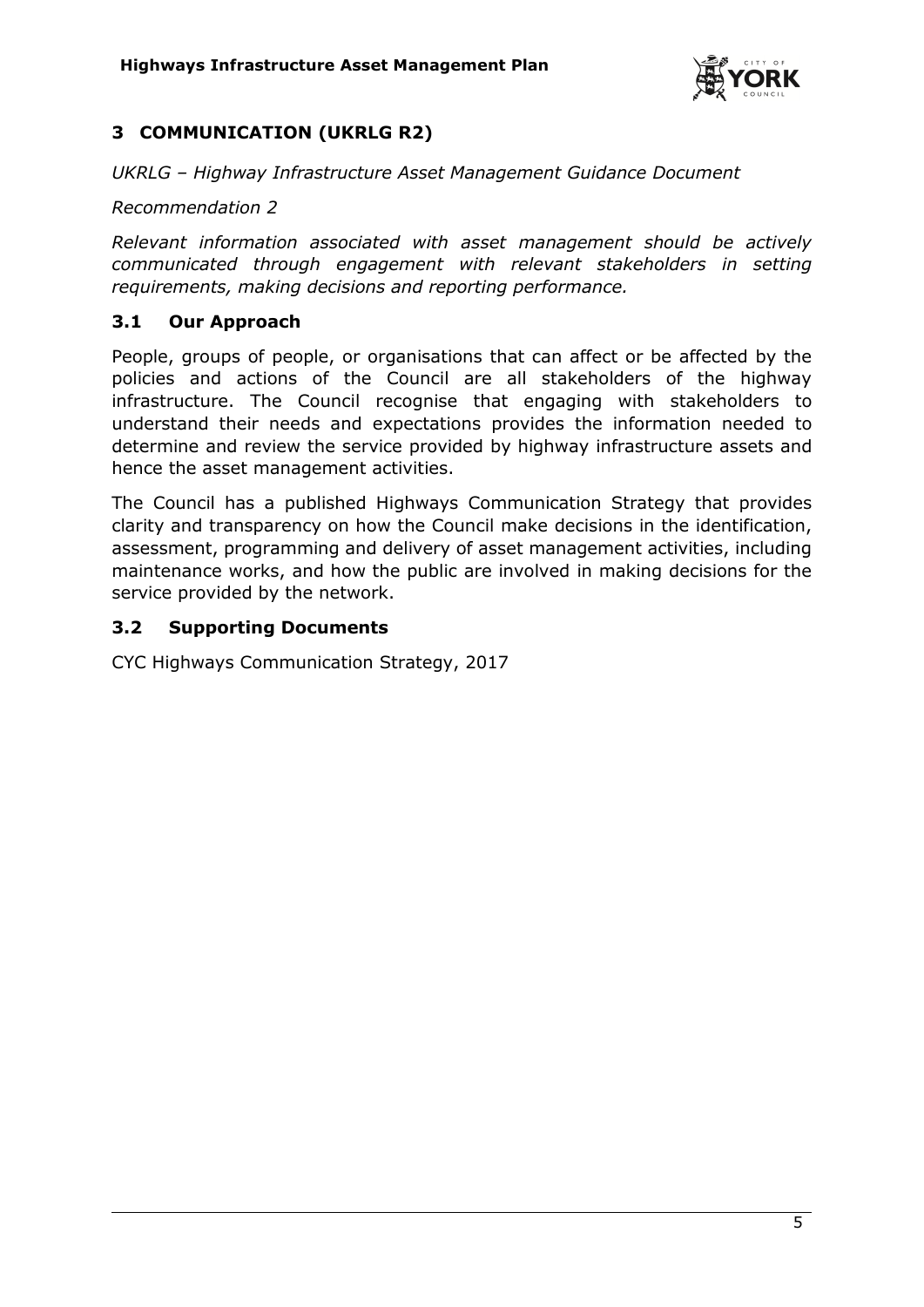

# <span id="page-9-0"></span>**4 ASSET MANAGEMENT POLICY AND STRATEGY (UKRLG R3)**

*UKRLG – Highway Infrastructure Asset Management Guidance Document*

*Recommendation 3* 

*An asset management policy and a strategy should be developed and published. these should align with the corporate vision and demonstrate the contribution asset management makes towards achieving this vision.*

#### **4.1 Our Approach**

#### 4.1.1 Asset Management Policy

The Council has a published Highways Asset Management Policy the document establishes the Councils commitment to highway infrastructure asset management. The Asset Management Policy is a broad statement of intent that provides direction to other Council policies and practices related to asset management.

#### 4.1.2 Asset Management Strategy

The Council has a published Highways Asset Management Strategy the document sets out how highway infrastructure asset management is delivered for the authority to meet its long-term corporate goals and objectives. The Asset Management Strategy sets a clear direction for implementation of asset management and provides a link with other relevant documents, such as corporate objectives, business planning, risk management and transport objectives.

#### **4.2 Supporting Documents**

CYC Highways Asset Management Policy, 2015

CYC Highways Asset Management Strategy, 2020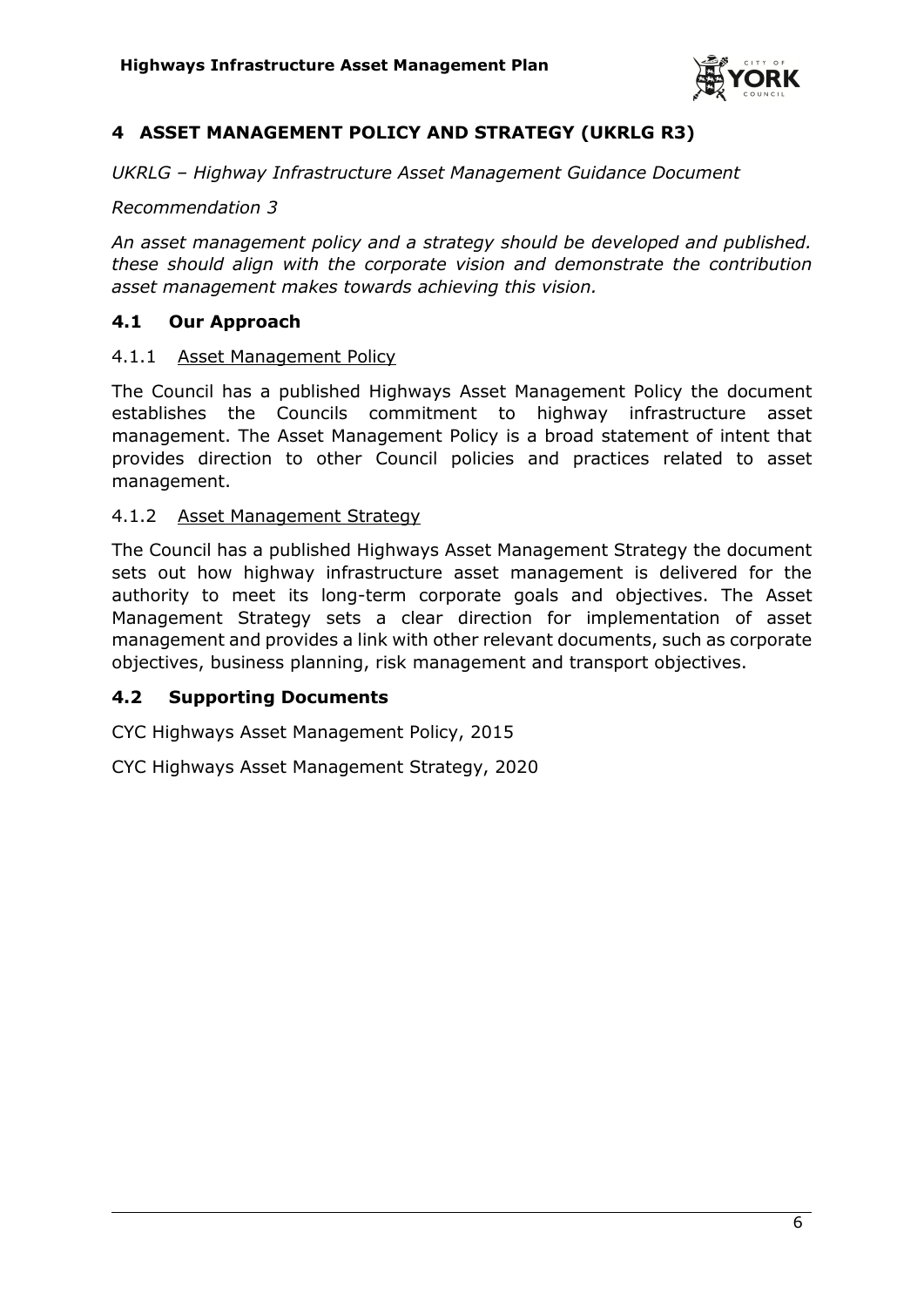

# <span id="page-10-0"></span>**5 PERFORMANCE MANAGEMENT FRAMEWORK (UKRLG R4)**

*UKRLG – Highway Infrastructure Asset Management Guidance Document*

*Recommendation 4* 

*A performance management framework should be developed that is clear and accessible to stakeholders as appropriate and supports the asset management strategy.* 

# **5.1 Our Approach**

#### 5.1.1 Levels of Service (Development, Determination & Measurement)

The development of a Highways Asset Management Strategy has allowed the Council to introduce an approach to the establishment of a levels of service for each asset type by discipline – See Section 5.6 (Levels of Service (Summary)).

The levels of service established by the Council are broad statements that describe the performance of highway infrastructure assets in terms that stakeholders can understand. They relate to outcomes and cover key aspects of asset performance such as safety, serviceability, and sustainability. They consider the performance of the whole network rather than that of individual assets.

The levels of service established by the Council will always be subject to change when funding is limited, the Council reviews its established levels of service on an annual basis to confirm that they continue to be affordable.

#### **5.2 Development**

The levels of service developed by the Council align with the broad objectives, policy, strategy and values of:

#### 5.2.1 Our Council Plan, -

The Councils Plan has been developed to cover the next four (4) years. It is intended to shape the activity within the Council, acting as a guide for us to prioritise resources and the monitor progress made.

See weblink - [The Council Plan](https://www.york.gov.uk/performance-policies/council-plan?documentId=1228&categoryId=20036)

#### 5.2.2 Key Values, -

The Councils key values are at the core of our organisation guiding what we do, how we engage with our communities, our residents and each other, and underpinning the type of council we wish to be are:

We work together,

We improve; and

We make a difference.

See weblink - [Our Key Values](https://www.york.gov.uk/ourkeyvalues)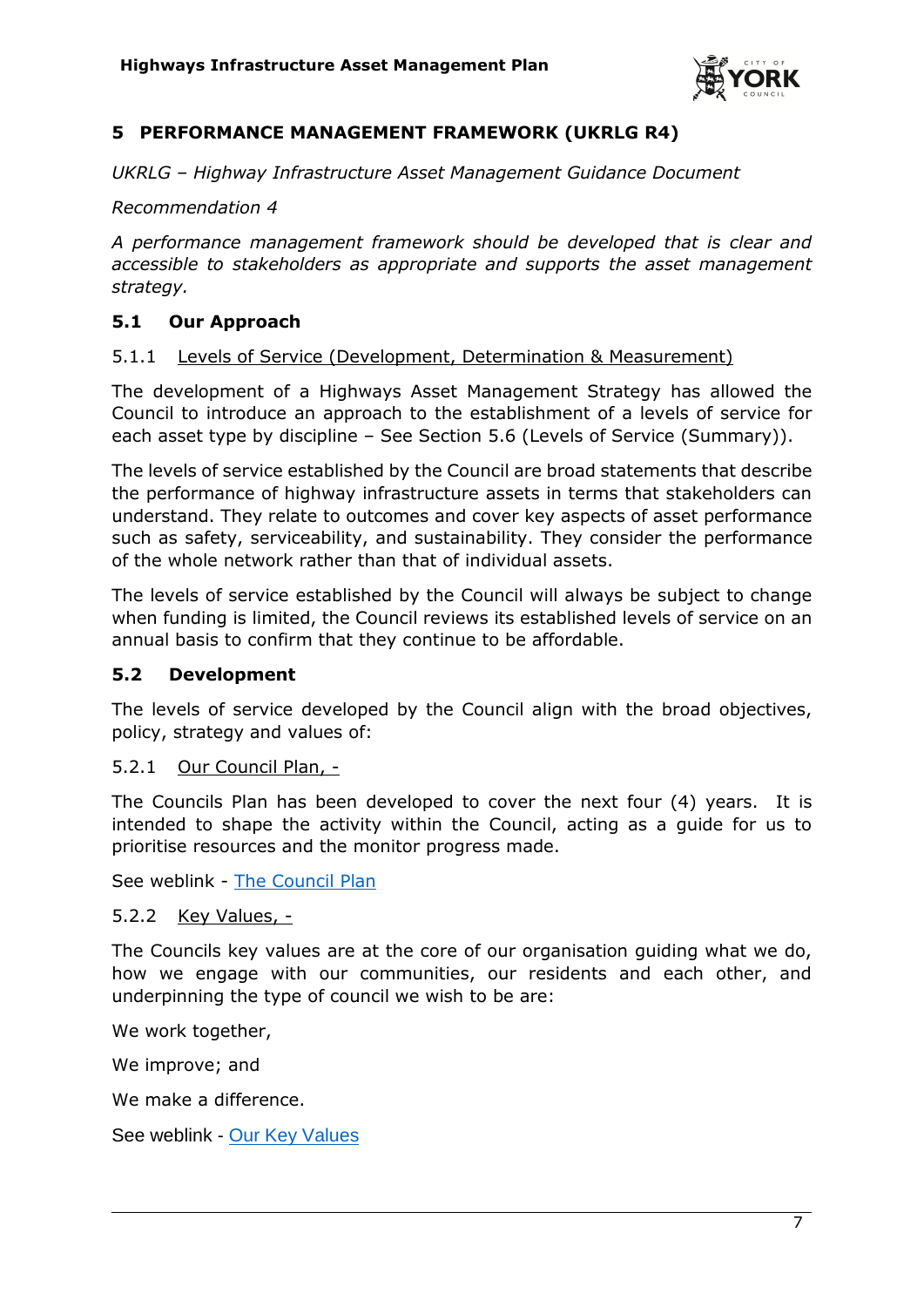

# 5.2.3 Customer feedback, -

A survey carried by the National Highways & Transport Public survey (NHT) annually to determine the public's views on highways maintenance and satisfaction with maintenance activities.

The Council uses the information garnered from the customer satisfaction survey to identify the potential for opportunities for improvement in delivery of the highway's maintenance service.

# **5.3 Determination**

The key business drivers used by the Council to determine the level of service for the highway network are:

Safety - maintain roads in a safe and serviceable condition.

Serviceability - Deliver a road and transport infrastructure that seeks to meet the needs of all stakeholders.

Sustainability - progressively reduce the environmental impact of the highway asset for the benefit of all stakeholders.

The result being that the level of service provided on the highway network will instil user confidence by providing our road users with a reasonable level of confidence that their journeys on the highway will be predictable and timely, and ensure that the highway network is available and accessible, as far as practicable.

#### **5.4 Measurement**

The Council has applied the above key business drivers outlined above to determine a measurement benchmark for the level of service delivered for each highway asset type - See Section 5.6 (Levels of Service (Summary)).

The benchmarking exercise applied by the Council is captured in a separate document, See document - Highways Asset Management, Levels of Service (Development, Determination & Measurement) - Continuous Improvement Assessment Document, 2020.

# **5.5 Supporting Documents**

CYC The Council Plan - See weblink - [The Council Plan](https://www.york.gov.uk/performance-policies/council-plan?documentId=1228&categoryId=20036)

CYC Our Key Values - See weblink - [Our Key Values](https://www.york.gov.uk/ourkeyvalues)

CYC NHT survey data & information (available on request from highways maintenance team).

Highways Asset Management, Levels of Service (Development, Determination & Measurement) - Continuous Improvement Assessment Document, 2020.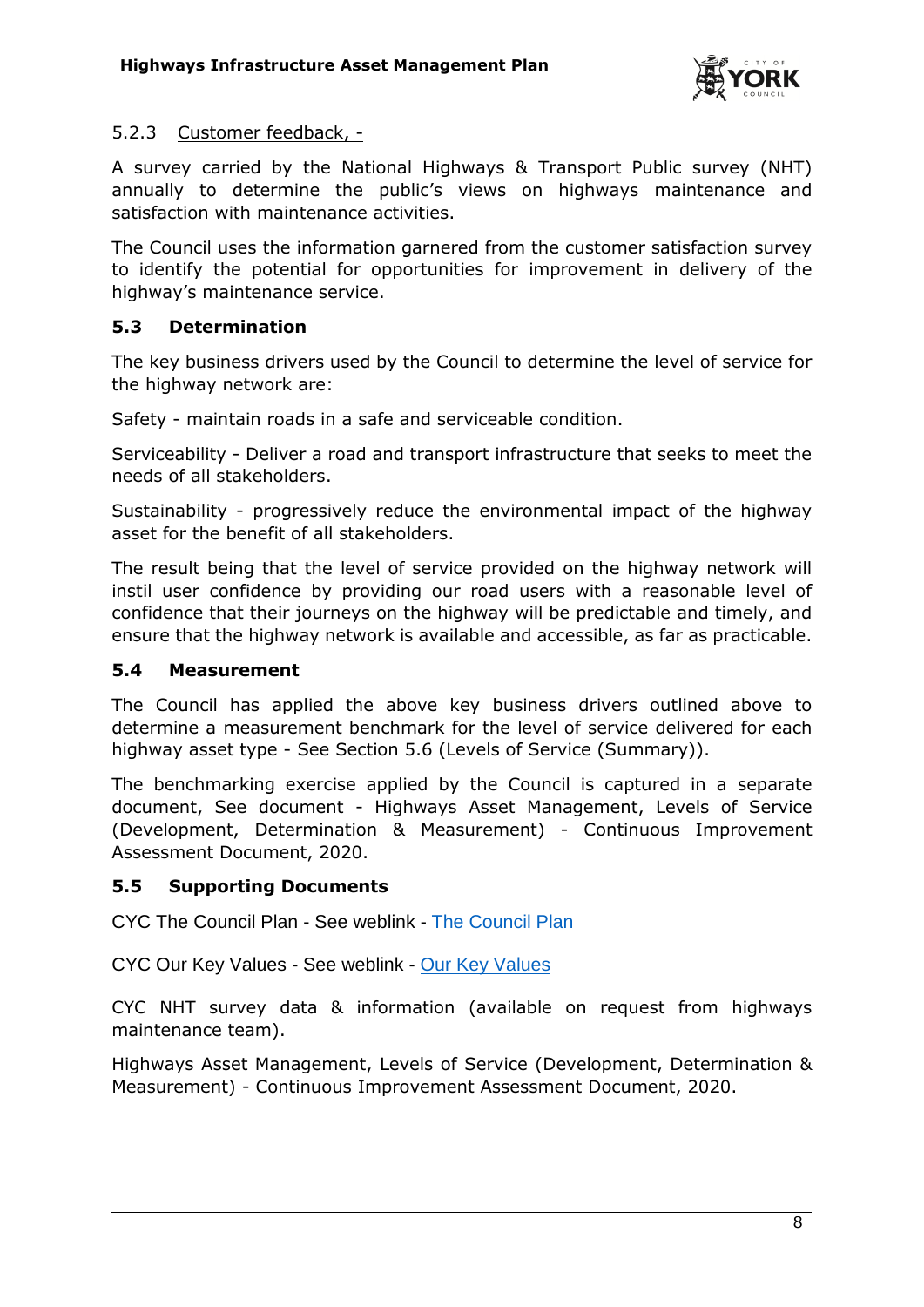

#### **5.6 Levels of Service (Summary)**

| Asset                                       | <b>Maintenance</b>                                                                                      | <b>Inspections</b>                                                                                               | <b>Repairs</b>                                                                                                                  | <b>Programme</b>                                           |
|---------------------------------------------|---------------------------------------------------------------------------------------------------------|------------------------------------------------------------------------------------------------------------------|---------------------------------------------------------------------------------------------------------------------------------|------------------------------------------------------------|
| <b>Carriageways, Footways and Cycleways</b> | Standard routine<br>maintenance and<br>planned works reducing<br>dependence on reactive<br>maintenance. | Condition currently<br>adequate, at a<br>serviceable level, but<br>likely to fall without<br>further investment. | Safety inspection and<br>maintenance regime<br>sufficient to deal with all<br>potentially hazardous<br>defects within 24 hours. | Annual programme of<br>capital works.                      |
| <b>Trees and Hedges</b>                     | Planned maintenance<br>delivered subject to<br>budget. All reactive<br>maintenance completed.           | Planned and reactive<br>safety inspection<br>strategy.                                                           | All repairs identified by<br>safety inspections carried<br>out.                                                                 | Priority maintenance<br>deemed appropriate for<br>network. |

#### **Fences, Walls and Barriers**



Reactive, ad-hoc and some aesthetical maintenance is carried out.

Condition currently adequate, at a serviceable level, but likely to fall without further investment.

Basic inventory data held.

All hazardous defects are being repaired identified by safety inspections and third party reports. Annual programme of capital works.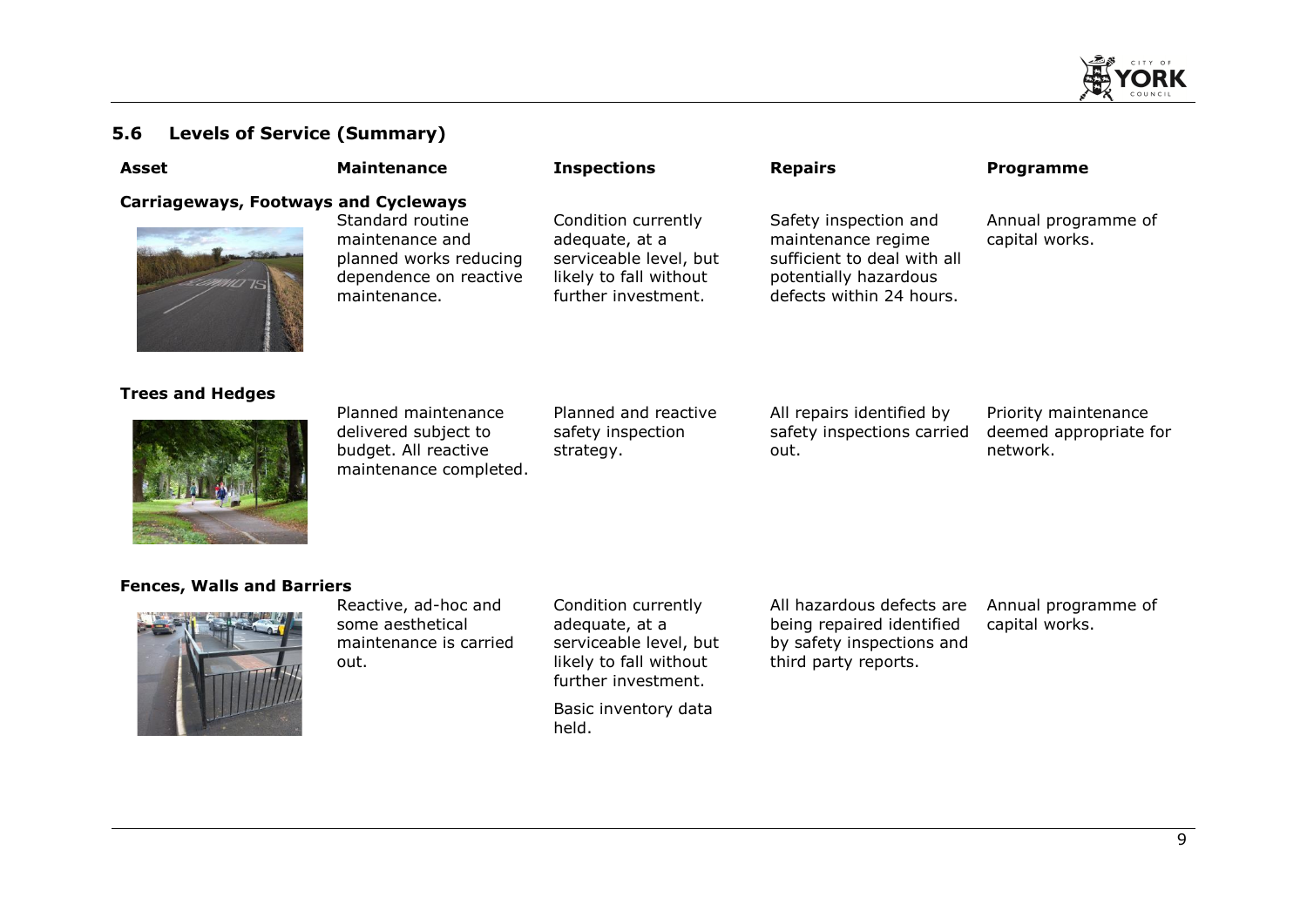| <b>Asset</b>                      | <b>Maintenance</b>                                                         | <b>Inspections</b>                                                                                               | <b>Repairs</b>                               | Programme                             |
|-----------------------------------|----------------------------------------------------------------------------|------------------------------------------------------------------------------------------------------------------|----------------------------------------------|---------------------------------------|
| <b>Traffic Signs and Bollards</b> | Reactive, cleaning<br>carried out annually.                                | Condition currently<br>adequate, at a<br>serviceable level.<br>Basic inventory data<br>held.                     | All hazardous defects are<br>being repaired. | Annual programme of<br>capital works. |
| <b>Road Markings and Studs</b>    | Reactive, ad-hoc and<br>some aesthetical<br>maintenance is carried<br>out. | Condition currently<br>adequate, at a<br>serviceable level, but<br>likely to fall without<br>further investment. | All hazardous defects are<br>being repaired. | Annual programme of<br>capital works. |
| <b>Public Rights of Way</b>       |                                                                            |                                                                                                                  |                                              |                                       |

#### **Public Right**



Standard routine maintenance and planned works reducing dependence on reactive maintenance.

Condition currently adequate, at a serviceable level, but likely to fall without further investment.

Good inventory data held.

Safety inspection and maintenance regime sufficient to deal with all potentially hazardous defects within 24 hours.

Annual programme of capital works.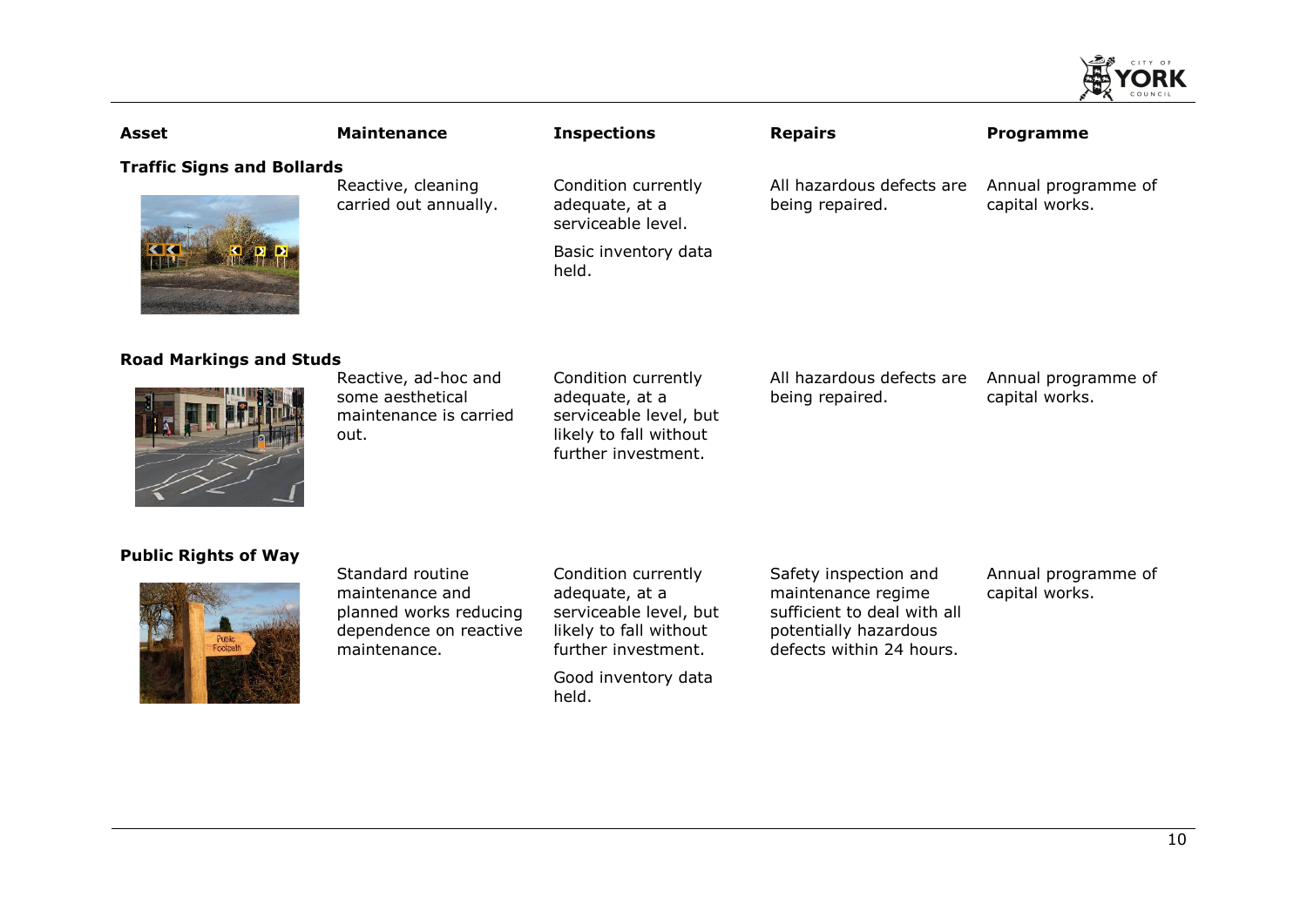

| Asset                           | <b>Maintenance</b>                                                                                     | <b>Inspections</b>                                                                                                                                | <b>Repairs</b>                                                                                                                   | <b>Programme</b>                                                |
|---------------------------------|--------------------------------------------------------------------------------------------------------|---------------------------------------------------------------------------------------------------------------------------------------------------|----------------------------------------------------------------------------------------------------------------------------------|-----------------------------------------------------------------|
| <b>Embankments and Cuttings</b> | Reactive maintenance<br>only.                                                                          | Condition currently<br>adequate, at a<br>serviceable level, but<br>likely to fall without<br>further investment.<br>Basic inventory data<br>held. | Safety inspection and<br>maintenance regime<br>sufficient to deal with all<br>potentially hazardous<br>defects within 24 hours.  | Annual programme of<br>capital works when<br>issues identified. |
| <b>Grass Cutting</b>            | Urban areas: grass cut<br>minimum 6 times per<br>annum.<br>Rural areas: Grass cut 1<br>time per annum. | Planned inspection as<br>part of highway safety<br>inspections.                                                                                   | Grass cut on a reactive<br>basis to maintain<br>visibility for road users<br>and ensure footway<br>widths are not<br>obstructed. | Annual programme.                                               |
| <b>Weed Control</b>             | Highway network<br>sprayed 2 times per<br>annum to prevent<br>unsightly vegetation.                    | Planned inspection as<br>part of highway safety<br>inspections.                                                                                   | Weeds that could cause<br>structural damage to the<br>Highway or disrupt<br>Drainage removed.                                    | Annual programme.                                               |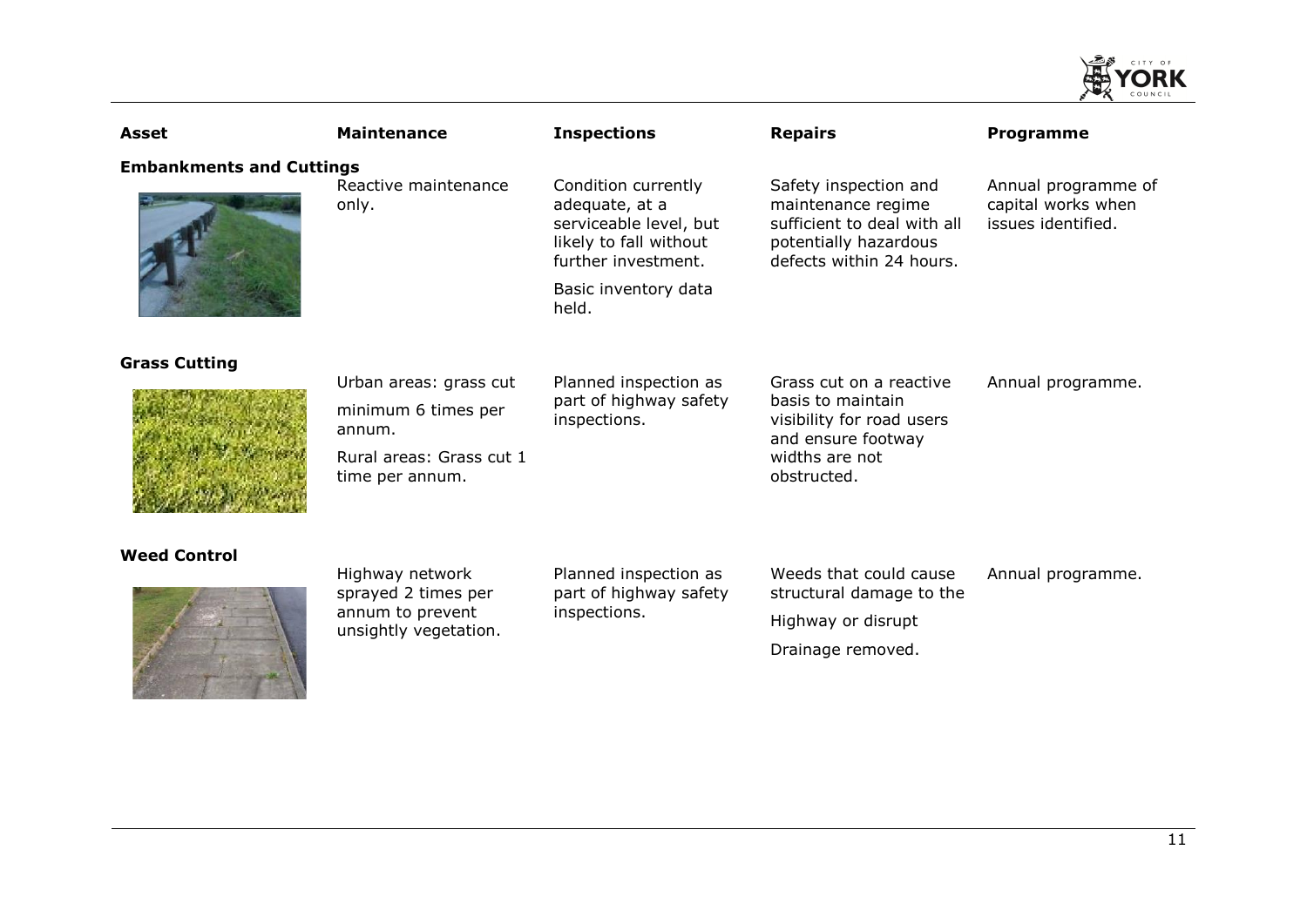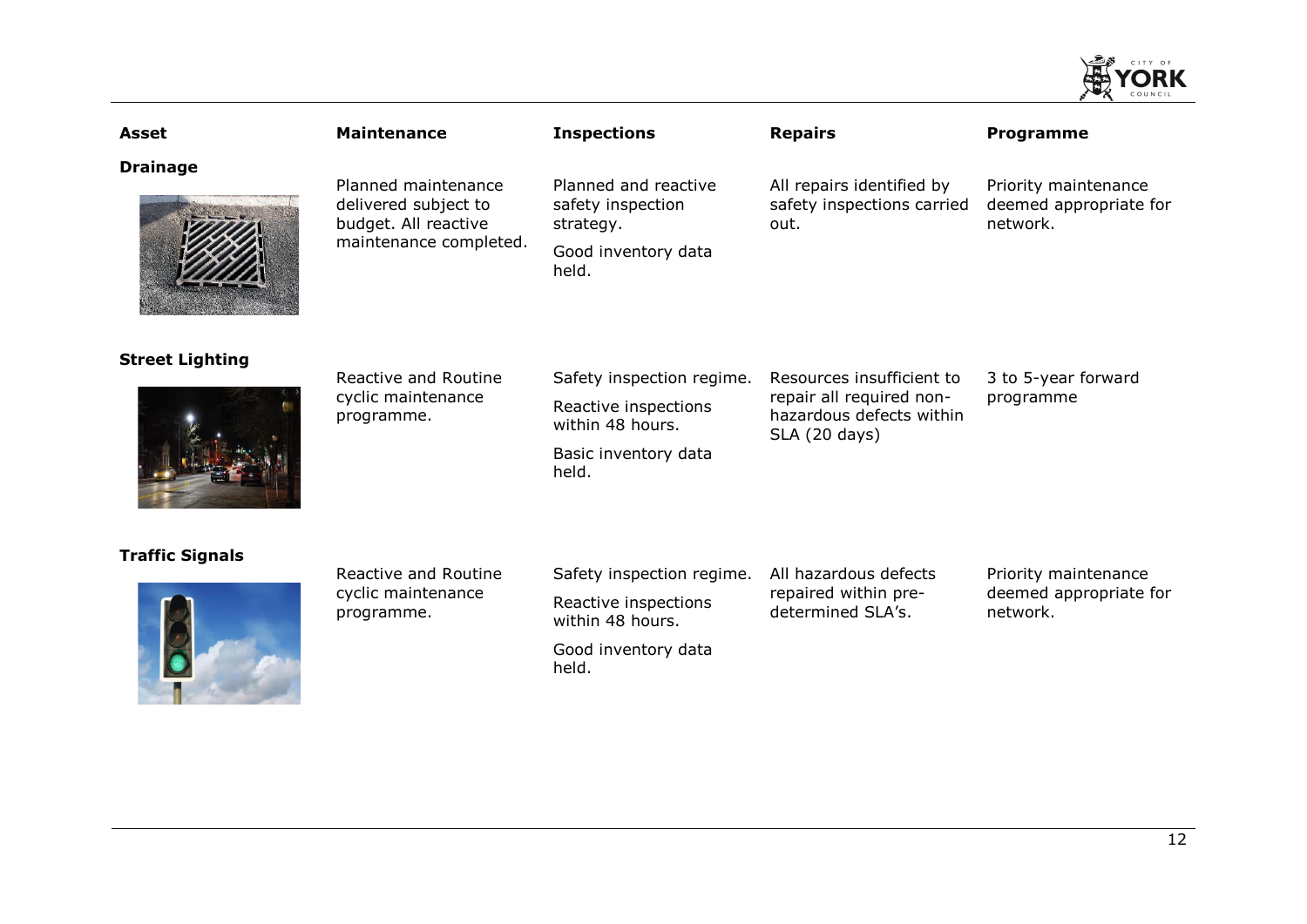| <b>Asset</b>      | <b>Maintenance</b>                                       | <b>Inspections</b>                                                       | <b>Repairs</b>                                                    | Programme                                                  |
|-------------------|----------------------------------------------------------|--------------------------------------------------------------------------|-------------------------------------------------------------------|------------------------------------------------------------|
| <b>Structures</b> | Reactive and Routine<br>cyclic maintenance<br>programme. | Structural safety<br>inspection regime.<br>Basic inventory data<br>held. | Resources insufficient to<br>repair all non-hazardous<br>defects. | Priority maintenance<br>deemed appropriate for<br>network. |
| <b>Historical</b> | Reactive and Routine<br>cyclic maintenance<br>programme. | Structural safety<br>inspection regime.<br>Good inventory data<br>held.  | Resources insufficient to<br>repair all non-hazardous<br>defects. | Priority maintenance<br>deemed appropriate for<br>network. |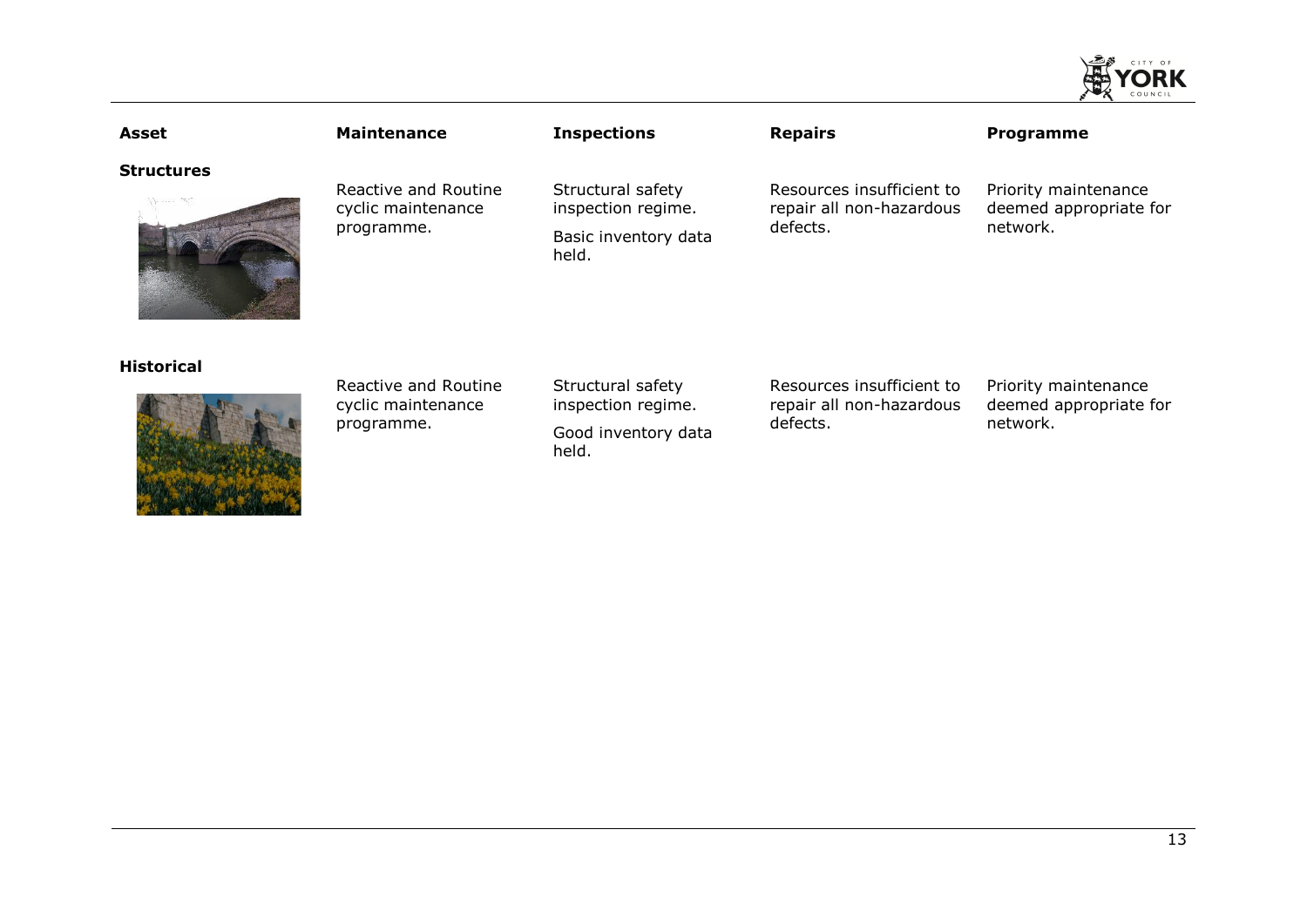

# <span id="page-17-0"></span>**6 ASSET DATA MANAGEMENT (UKRLG R5)**

*UKRLG – Highway Infrastructure Asset Management Guidance Document*

#### *Recommendation 5*

*The quality, currency, appropriateness, and completeness of all data supporting asset management should be regularly reviewed. an asset register should be maintained that stores, manages and reports all relevant asset data.* 

#### **6.1 Our Approach**

The asset data held by the Council comprises of information on what physical highway infrastructure assets the Council has responsibility for, it includes but is not limited to quantities, identification numbers, location, inspection & performance information, and financial value. Effective asset management planning and decision-making relies on this data being available, appropriate, reliable, and accurate.

#### 6.1.1 Asset Management Systems

The Council has highway asset data held in electronic data format for each highway disciplines (ie, pavement, carriageway, structures, street lighting and traffic signs). The Council recognise that some asset data is currently held on multiple systems, the Council is in the process of transferring all data on to a single highway asset management system provided by a specialist proprietary software developer.

The Council uses the asset management system to maintain a local street gazetteer which holds a complete record of the highway network, from the Unique Street Reference Number (USRN) and naming convention, through to links with highway hierarchy.

#### 6.1.2 Data & Data Collection

The highways management team are responsible for ensuring that the quality of the information stored on the asset registry is comprehensive and up to date. The highway infrastructure is surveyed and maintained routinely using a variety of different methods. Asset data is collected and verified through during these surveys and new or updated details are identified as part of an on-going process. If new assets sets are identified for inclusion in the asset register a data collection programme is developed and a programme of comprehensive data collection is implemented using persons with the knowledge and capability to undertake the data collection process.

#### 6.1.3 Asset Inspections

The Council uses its asset management system to record, manage and report asset information gathered by application of its highway inspection regime. Highway inspection details are described in the Councils Highways Safety Inspection Manual, they include: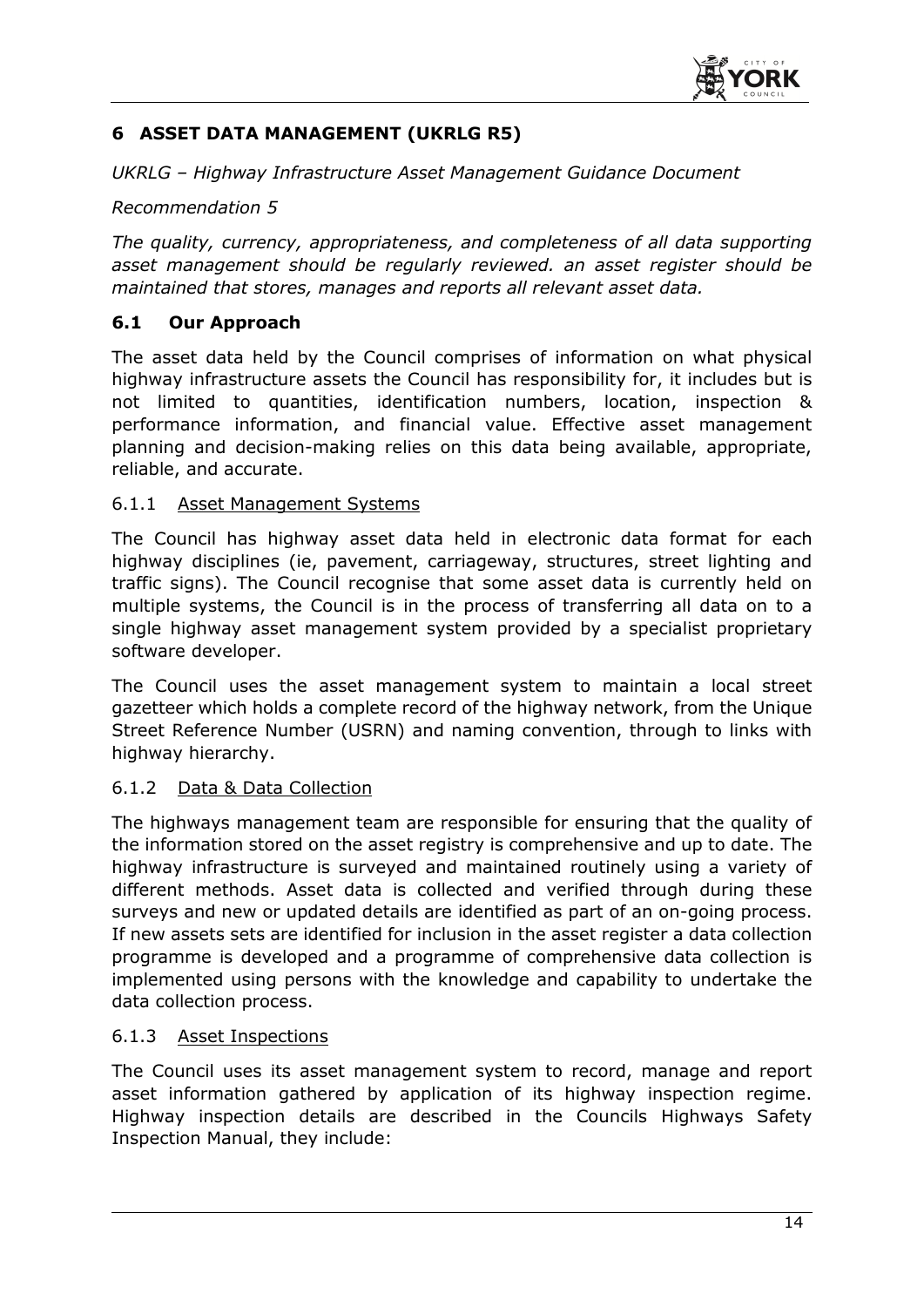

Planned inspections - carried out on a bi-monthly, monthly, quarterly, bi-annual and annual basis; and

Additional inspections – in response to stakeholder reports or complaints, or unforeseen network conditions (eg, adverse weather or network incidents).

The Council also apply more discipline focused planned inspection regimes for street lighting, structures and drainage. The inspection regimes applicable to these disciplines is defined within the Councils Highways Safety Inspection Manual.

#### 6.1.4 Highway Works

All jobs identified by planned inspection or in response the stakeholder reports are managed through the asset management system. This provides full visibility of job status from inception to completion on site.

#### **6.2 Third Party Works**

All data and information specific to works on the Councils highway network delivered by third party works promoters is accessed and recorded in the Councils asset management system.

#### **6.3 Supporting Documents**

The National Street Gazetteer, NSG, 2005.

CYC Highways Safety Inspection Manual, 2020.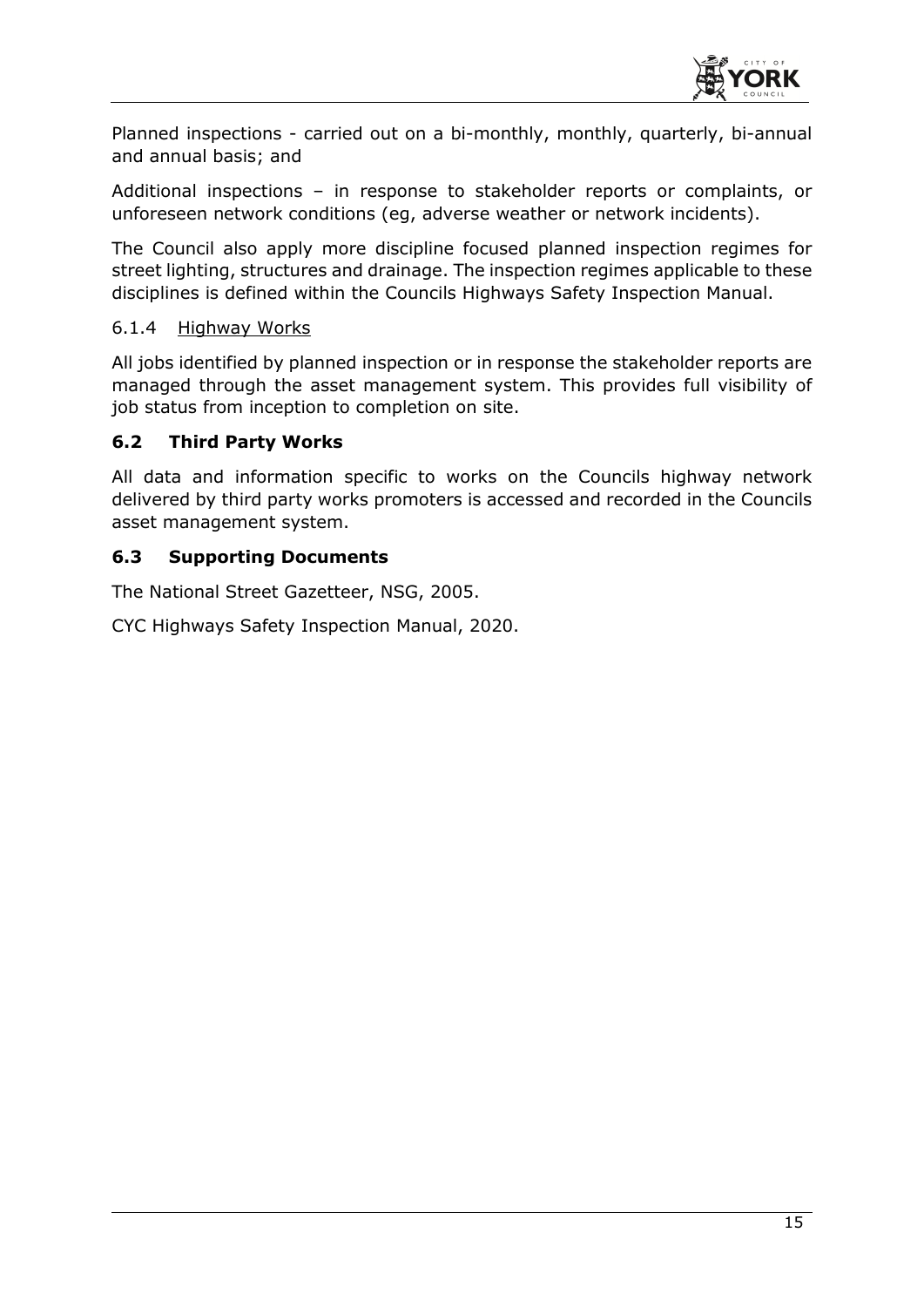

# <span id="page-19-0"></span>**7 LIFECYCLE PLANS (UKRLG R6)**

*UKRLG – Highway Infrastructure Asset Management Guidance Document*

*Recommendation 6* 

*Lifecycle planning principles should be used to review the level of funding, support investment decisions and substantiate the need for appropriate and sustainable long-term investment.* 

# **7.1 Our Approach**

Lifecycle planning comprises the approach to the maintenance of an asset from construction to disposal. It is the prediction of future performance of an asset, or a group of assets, based on investment scenarios and maintenance strategies.

The Councils approach to life cycle planning is applied by application of the process described below.



<span id="page-19-1"></span>Figure 3 – Highway Asset Lifecycle Plan Process

\* by application Lifecycle Planning Toolkit (UKRLG))

Development of a lifecycle plan for each asset group will demonstrate how our funding is allocated in the most advantageous manner and also manage how our performance requirements are being set and achieved.

# **7.2 Asset Lifecycle Planning**

The asset lifecycle applied by the Council comprises of six (6) stages:

Stage 1 (Asset Creation / Accrual) - A new asset installed.

Stage 2 (Maintenance) - Planned and reactive maintenance designed to maintain asset condition.

Stage 3 (Condition Monitoring) – inspection, testing and network condition over time to predict condition of the assets over the coming years.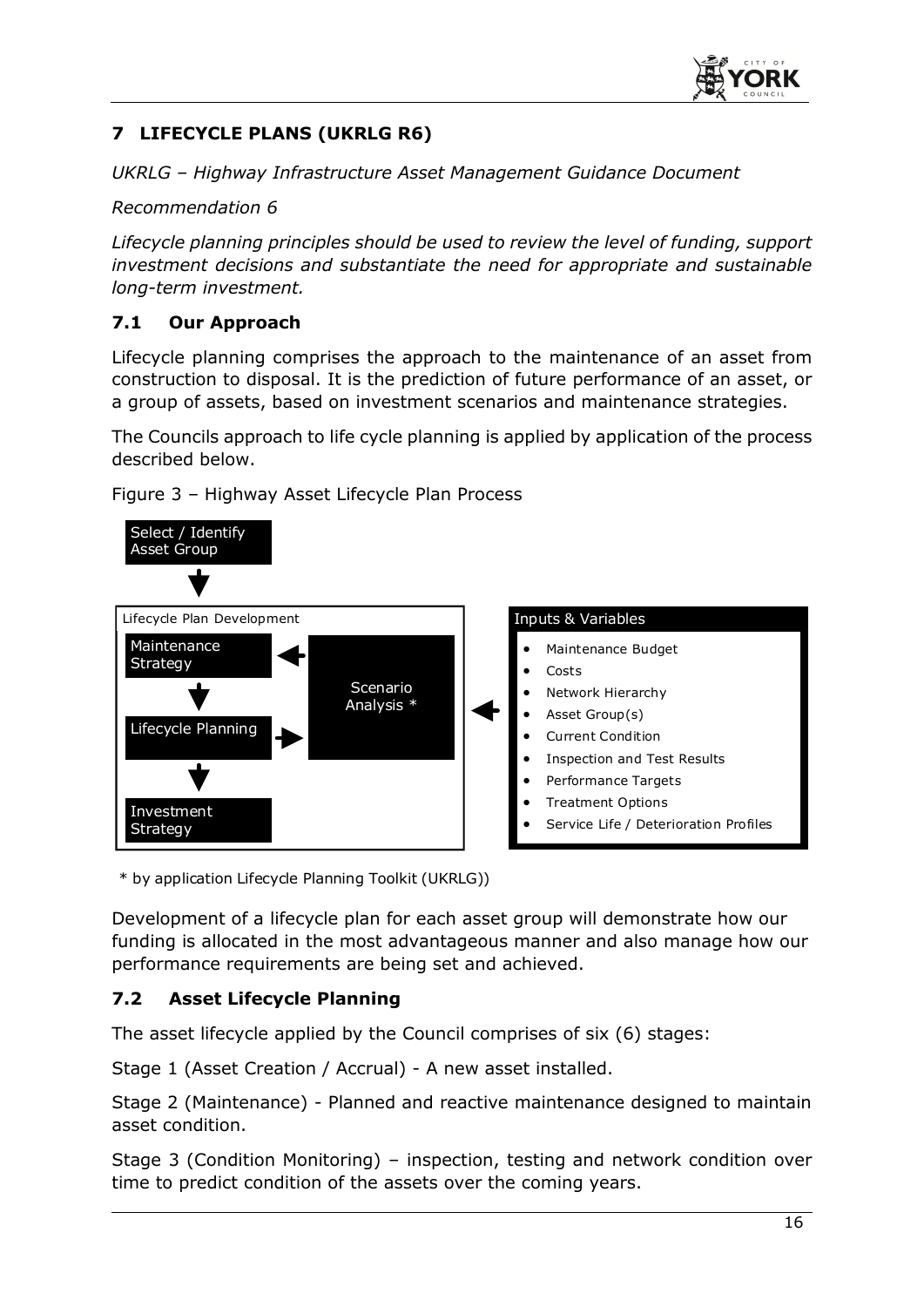

Stage 4 (Upgrade / Improvements) - Asset improvement to condition above original to meet increased capacity / need.

Stage 5 (Investment) - Renewal or replacement when routine maintenance cannot no longer maintain asset condition.

Stage 6 (Disposal) - Decommissioning of an asset.

An effective lifecycle plan initiates an intervention in the form of renewal, replacement or upgrade / improvement at a time that maximises asset life with minimum cost implications.

#### 7.2.1 Asset Creation / Accrual (Stage 1)

When a new asset is installed all information relating to the asset is captured on the highways asset management system (see section 4).

#### 7.2.2 Maintenance (Stage 2)

Each highway discipline has its own approach to maintenance strategy based on asset type and good industry practice aligned with funding availability. The maintenance levels of service currently applied by the Council to each asset type is detailed within section 5 (Performance Management Framework).

#### 7.2.3 Condition Monitoring (Stage 3)

The Council gather asset condition data in a number of ways, the data gathered is used to monitor network condition and predict future deterioration. The condition data gathering methods applied are:

Safety inspections, - The Council has a published Highways Safety Inspection Manual the document details the Councils risk-based approach to its inspections designed to investigate and maintain asset condition. Works ordered as a result of these inspections are determined based upon the category of the defect and its associated response time plus other information such as indicative forward works programmes and major utility works. We will aim to carry out effective reactive repairs in order to potentially prolong asset life where possible.

Planned inspection and test, - Planned inspection and testing is carried out on based on specific asset types based on good industry practice and aligned with funding availability. The inspection and test levels of service currently applied by the Council to each asset type is detailed within section 5 (Performance Management Framework).

Condition surveys, - For highways the Council employ a third party condition survey to provide annual image based road condition surveys (currently provided by Gaist, 2020). The data provided by the surveys each year is used to provide an insight into pavement condition and assists us in developing a knowledge based deterioration model. For other disciplines (such as street lighting) condition surveys are carried out by maintenance operatives by application of asset specific inspection and test techniques.

<span id="page-20-0"></span>Figure 4 – Condition Surveys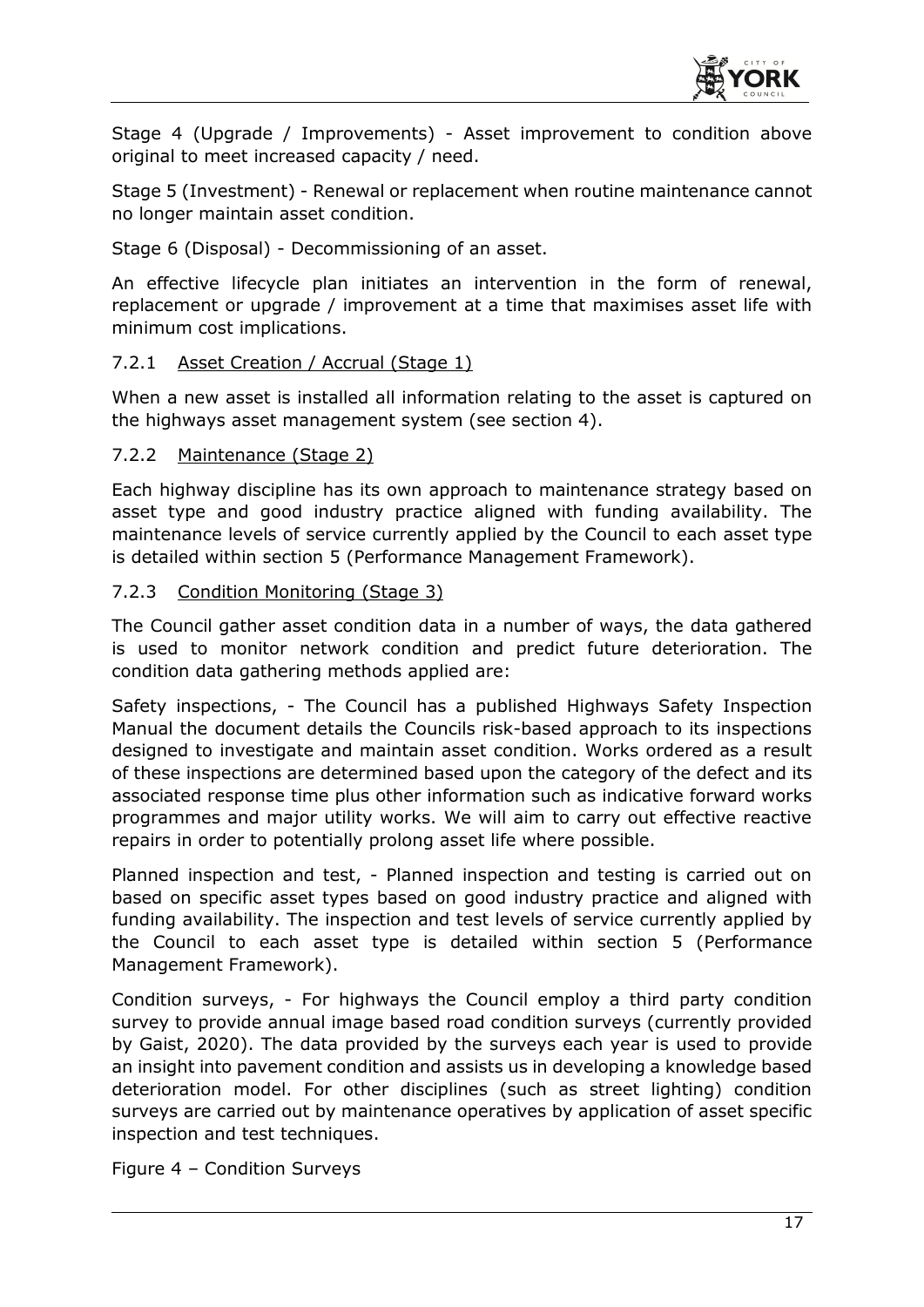



# 7.2.4 Upgrade / Improvements (Stage 4)

When network upgrade and improvement are made that lead to increased network use we do, if required, carry out asset improvement to conditions above the original design criteria to meet increased capacity / need.

# 7.2.5 Investment (Stage 5)

With effective forward works planning and deterioration profiling, we aim to carry out both proactive treatments (such as surface dressing or micro-asphalting) and major renewal or replacement (resurfacing) at the right time for the right cost, ensuring we get the maximum benefit for the cost outlay. This will be determined by design life and calculated deterioration.

# 7.2.6 Disposal (Stage 6)

The Council is one of many organisations in the city which has pledged to make York a more sustainable, resilient and collaborative 'One Planet' city (see link below).

Web link:<https://oneplanetyork.com/>

Through this initiative the Council has, specific to materials disposal, pledged to:

- Using materials from sustainable sources and promoting products which help people reduce consumption;
- Reduce waste by reducing consumption, re-using and recycling to achieve zero waste and zero pollution.

When assets are de-commissioned we ensure that the asset management system is updated to reflect the changes made.

# **7.3 Scenario Modelling**

The Council use the lifecycle planning toolkit (published by UKRLG) to scenario model each asset group on the highway network. The model allows the Council to make planning level decisions in the maintenance management of highway assets including: bridges, drainage, road signs, bollards, vehicle restraint systems, street lighting, traffic signals and linear assets such as road markings and kerbs.

# **7.4 Supporting Documents**

CYC Highway Safety Inspection Manual, 2020.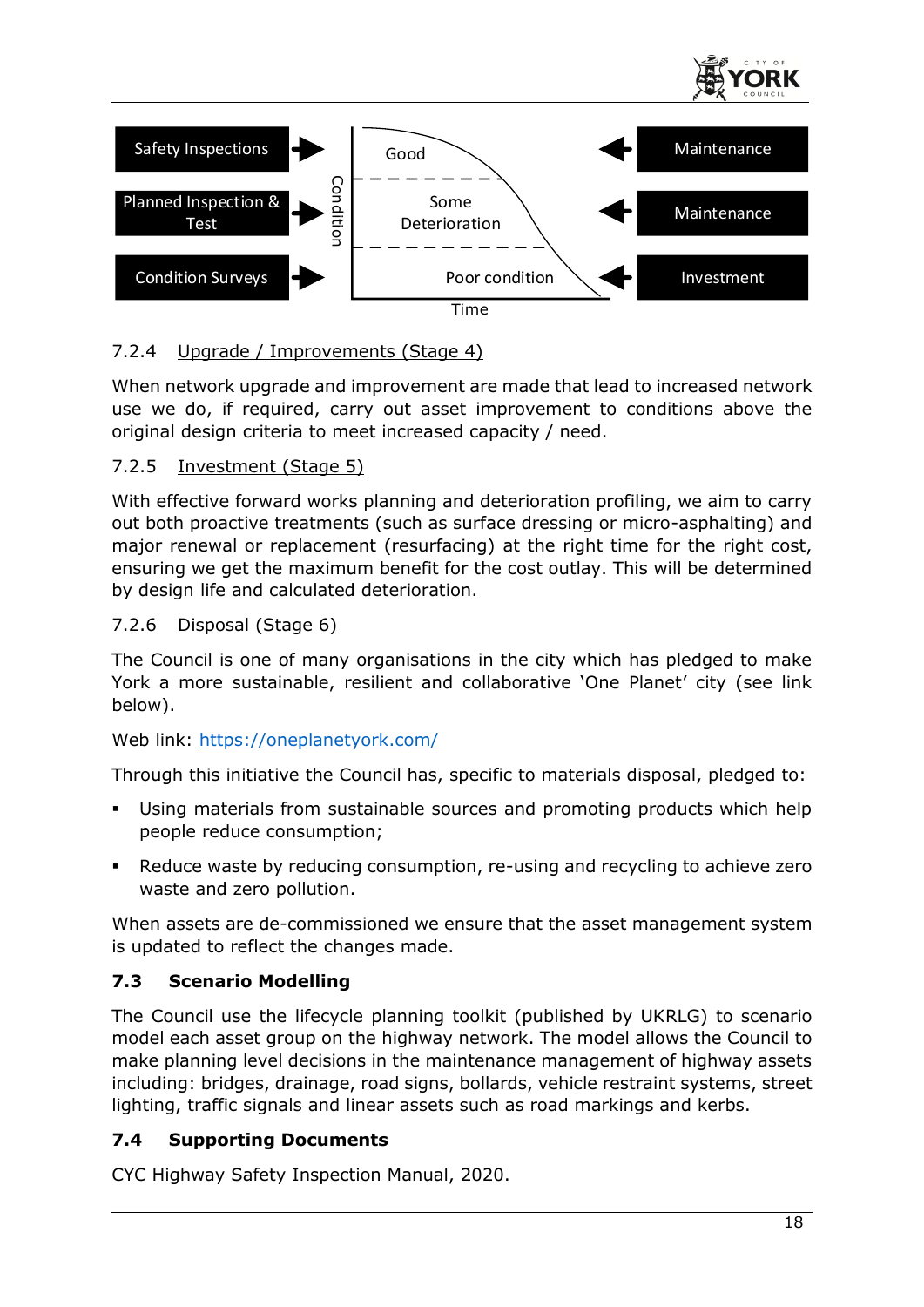

Lifecycle Planning Toolkit & User Guide (UKRLG).

CYC - Web link:<https://oneplanetyork.com/>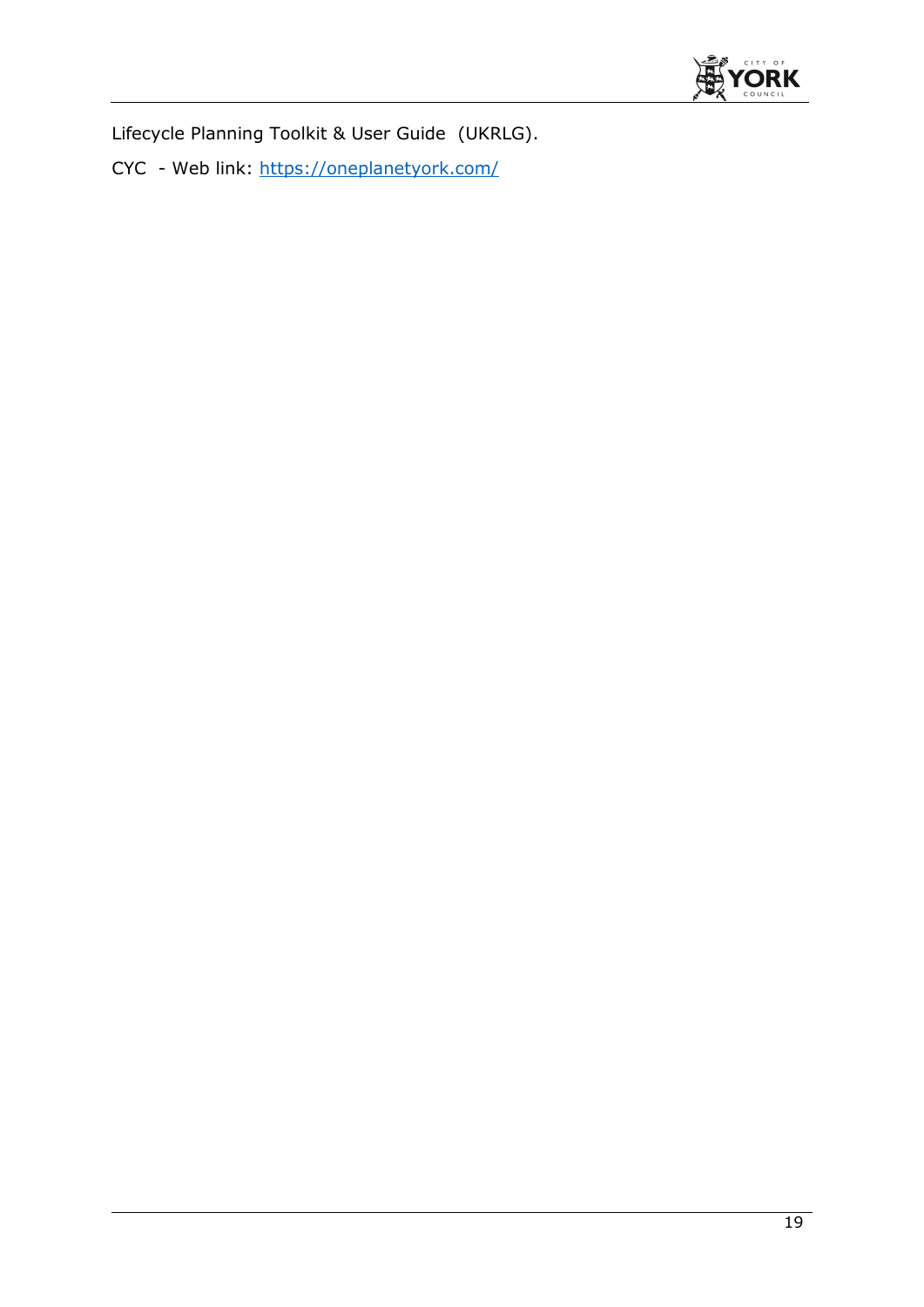# <span id="page-23-0"></span>**8 WORKS PROGRAMMING (UKRLG R7)**

*UKRLG – Highway Infrastructure Asset Management Guidance Document*

*Recommendation 7* 

*A prioritised forward works programme for a rolling period of three to five years should be developed and updated regularly.* 

# **8.1 Our Approach**

The definitive output requirement is for the Council to have a comprehensive, fully integrated forward works programme in place for all highway assets.

The Council create a rolling three (3) year maintenance programme based upon projected asset condition (deterioration modelling) against costs and agreed levels of asset performance.

The works programmes will be made available either via the public website or regular bulletins or both.

# **8.2 Programme Development**

The forward works programme development process applied for by Council is outlined in figure 1 below.

<span id="page-23-1"></span>Figure 5 – Forward Programme Development



# 8.2.1 Candidate Scheme Identification

The Council use a data produced by surveys (Gaist / SCRIM) to identify candidate carriageway and footway schemes. The information provided by these surveys allows the Council to hold and maintain rolling three (3) year candidate scheme list. This list is reviewed and modified by the Council using local knowledge and engineering judgement.

# 8.2.2 Works Prioritisation

The Council have a decision-making process when prioritising candidate schemes. The process applied by the Council considers all of the following:

Highway safety inspection data;

Condition monitoring, inspection and test data;

Joint prioritisation across other asset types and groups;

Alignment of works with other schemes planned on the network;

Co-ordination of works planned by other local authorities, private developers, statutory authorities and utility companies.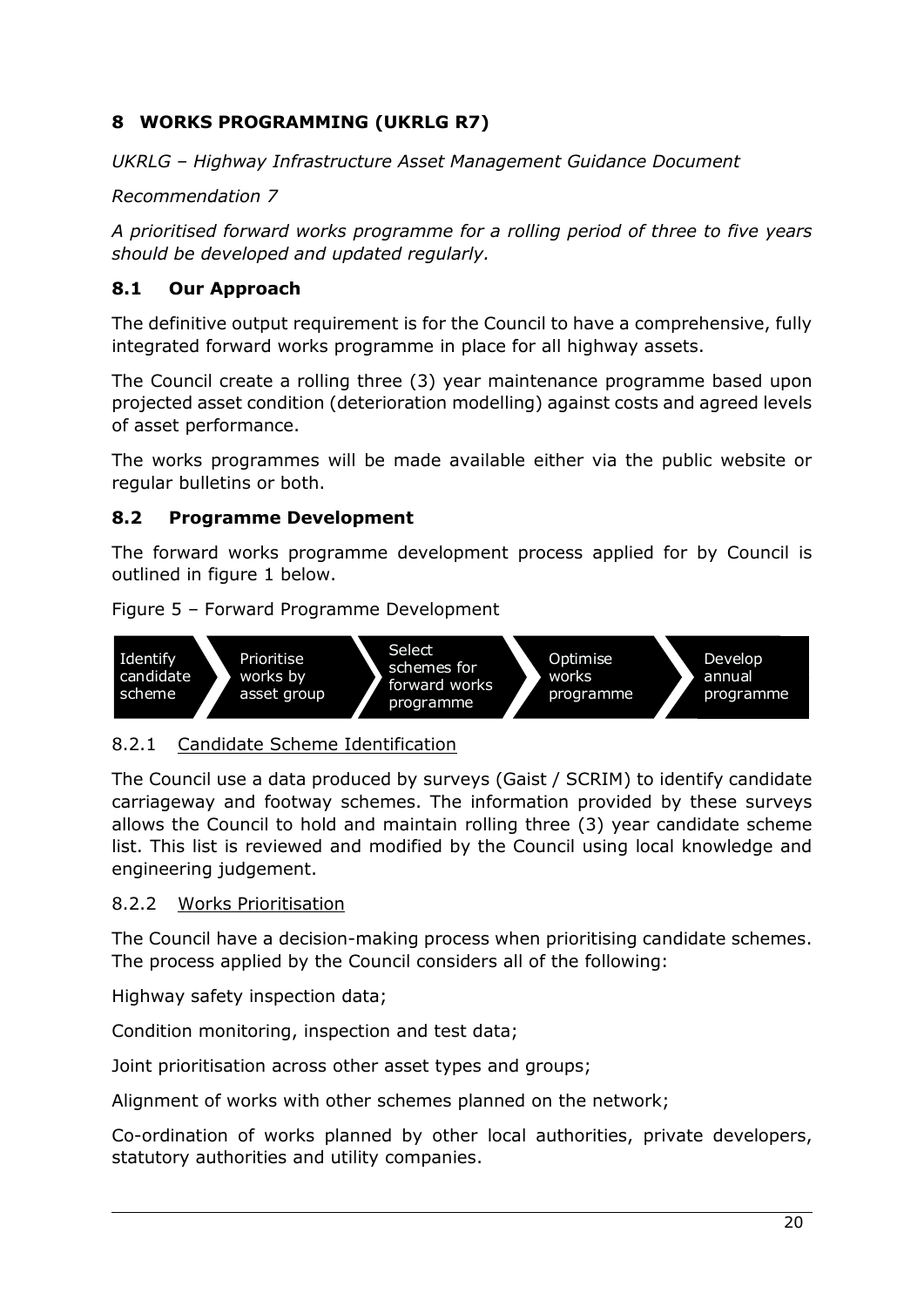The Council also consider the prioritisation of works single asset works prior to other third party works (eg, drainage replacement when a third party is carrying out resurfacing works on a new development).

# 8.2.3 Forward Programme Scheme Selection

All Schemes identified and prioritised by the Council are placed on the Councils rolling three (3) year forward maintenance programme.

# 8.2.4 Optimised Works Programme

The Council use all available data to optimise the annual works programmes across the network.

# 8.2.5 Annual Programme

The Council develops its annual programme based on all available information, gathered during development and optimisation of the forward programme, The annual programme will be made available either via the public website.

# **8.3 Supporting Documents**

CYC Gaist & SCRIM survey data.

[CYC Annual highways programme (published on CYC website).]

[CYC Three (3) to five (5) year forward highways maintenance Programme (published on CYC website).]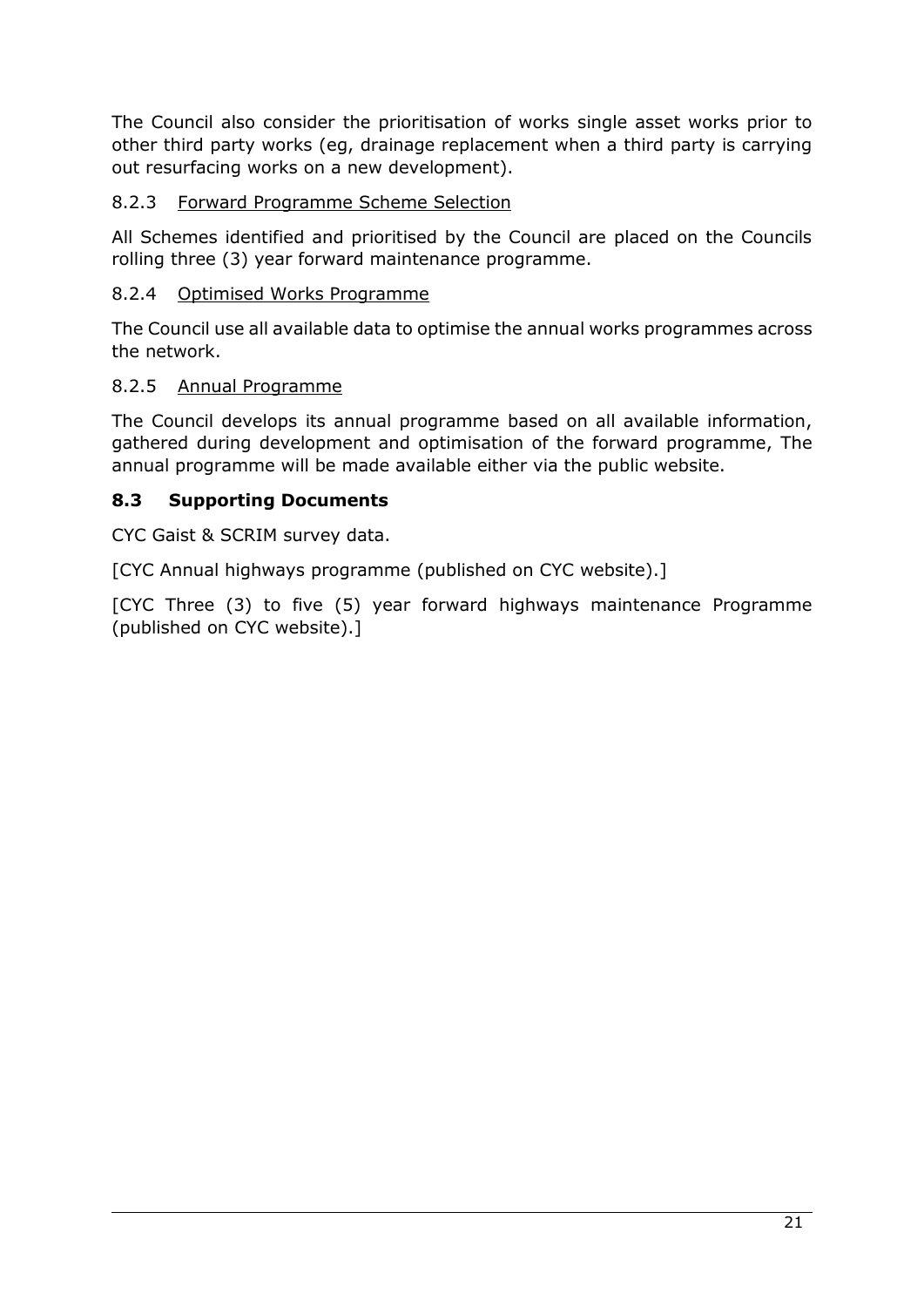# <span id="page-25-0"></span>**9 LEADERSHIP AND COMMITMENT (UKRLG R8)**

#### *UKRLG – Highway Infrastructure Asset Management Guidance Document*

#### *Recommendation 8*

*Senior decision makers should demonstrate leadership and commitment to enable the implementation of asset management.* 

#### **9.1 Our Approach**

#### 9.1.1 Awareness

The Councils recognise that strong leadership and commitment from councillors and chief officers is required now in order to implement the principles of asset management. The UKRLG Highway Infrastructure Asset Management Guidance Document, is supported by an abbreviated version aimed at a corporate level (see link below), such as councillors and chief officers.

Web link [UKRLG Maintaining a Vital Asset](https://www.theihe.org/wp-content/uploads/2020/07/Highways-Maintaining-a-vital-asset-What-should-Councillors-know-about-Asset-Management-PDF-4pages-148KB.pdf)

You need to empower and support officers to implement a maintenance strategy that is based on the right principles. Those on the front line can then monitor highway maintenance in the context of asset management to ensure that value for money is achieved.

#### 9.1.2 Engagement

The need for ongoing engagement and knowledge sharing is recognised as important for successful delivery of the highway's maintenance service, for this purpose the Council has several protocols in place, this includes:

Communication, - An established system of communication between Council officers and councillors.

Reports, - An established method of reporting programme, performance and budgets is in

The Council ensure, through these regular communication and reports (committees, regular update bulletins and website publishing) that the investment case for Asset Management is clearly stated and based upon predicted funding and asset condition.

#### **9.2 Supporting Documents**

UKRLG Maintaining a Vital Asset - Web link: [UKRLG Maintaining a Vital Asset](https://www.theihe.org/wp-content/uploads/2020/07/Highways-Maintaining-a-vital-asset-What-should-Councillors-know-about-Asset-Management-PDF-4pages-148KB.pdf)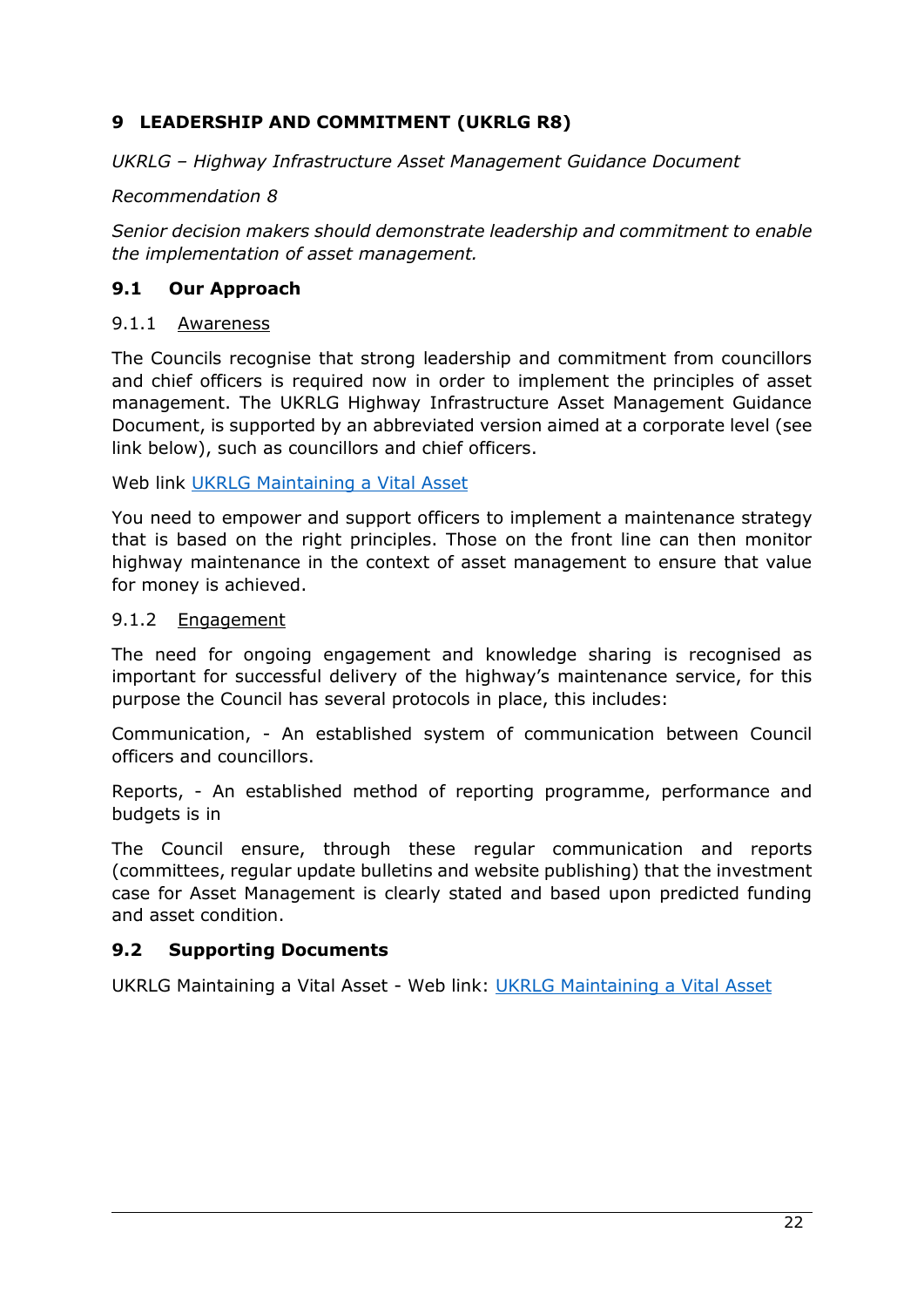# <span id="page-26-0"></span>**10 MAKING THE CASE FOR ASSET MANAGEMENT (UKRLG R9)**

*UKRLG – Highway Infrastructure Asset Management Guidance Document*

*Recommendation 9* 

*The case for implementing the asset management framework should be made by clearly explaining the funding required and the wider benefits to be achieved.* 

# **10.1 Our Approach**

The Council recognises the importance of funding an asset management framework that supports the maintenance of its highways infrastructure assets. Applied properly the Councils approach to asset management supports making the case for funding (internal & external), affords better communication with stakeholders, and facilitates a greater understanding of the contribution highway infrastructure assets make to economic growth and social well-being of local communities.

In recognising the importance of having an asset management framework, and more importantly implementing it in an effective and efficient manner, the Council has developed an implementation plan for highways asset management. The plan which has been approved by the senior management team was developed in line with the Highway Infrastructure Asset Management Guidance document, the future aim being that the Council can gain ISO55000 (Asset Management).

# **10.2 Wider Benefits**

# 10.2.1 Funding

The asset knowledge gained by the development and implementation of an asset management framework allows the Council to present a case for additional funding and financing for maintenance of the Council's [highway asset infrastructure], funding initiatives include:

Department for Transport Incentive Fund which places the need for a robust HIAMP and framework at the heart of its self-assessment methodology.

Additional funding and financing that cannot be provided by the Councils existing funding.

# 10.2.2 Decision Maker Communication

The asset knowledge gained by the development and implementation of an asset management framework allows the highways asset management team to present and communicate business case's for investment more effectively to its audience at all levels – operational, strategic & operational.

# 10.2.3 Corporate Priorities & Objectives

Transforming frontline services is a primary focus for the Council and one that is identified in the list of top corporate priorities. It is also a key objective of the Council's Digital Services Programme which provides a framework for technology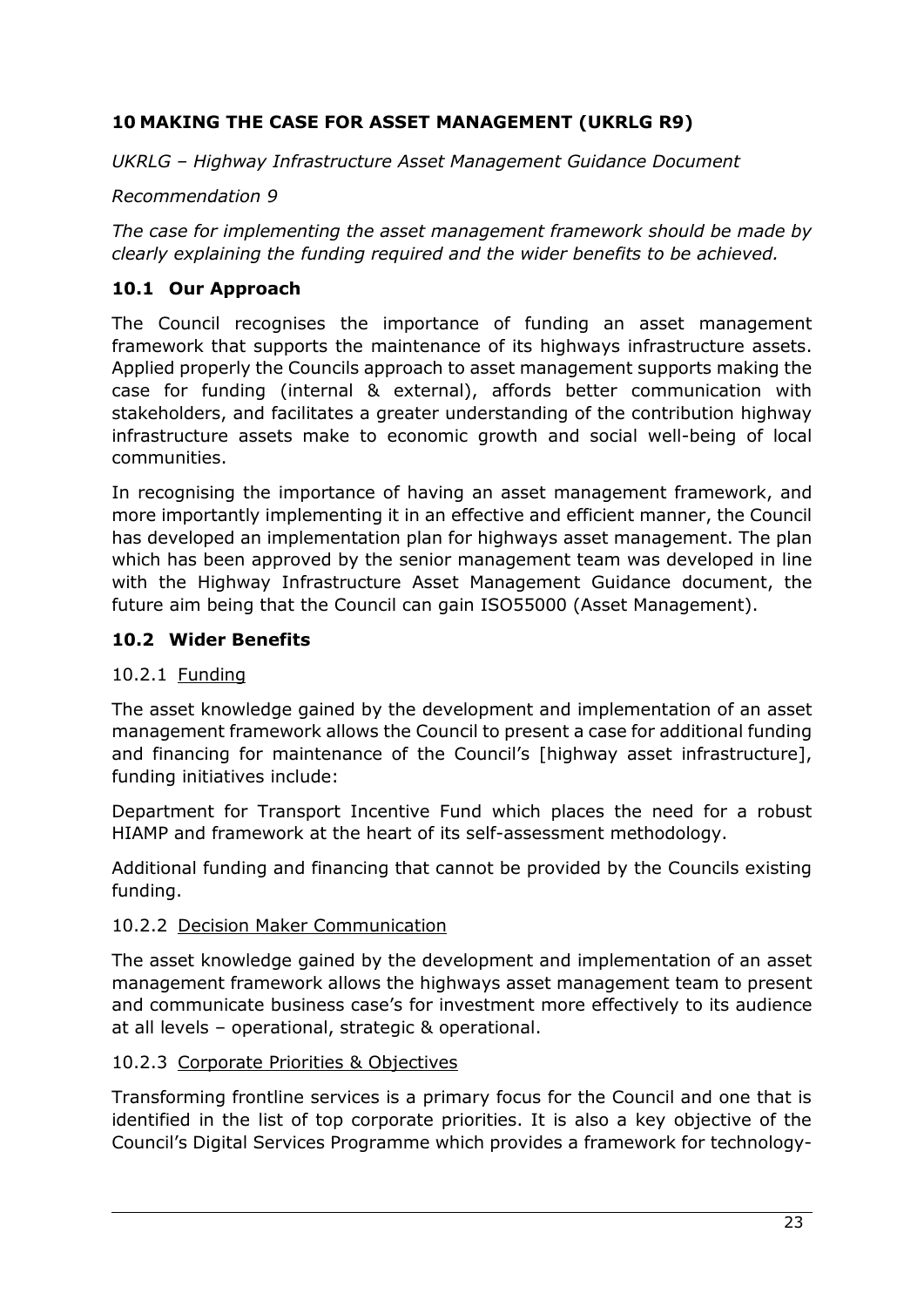enabled transformational change, the implementation of a highways asset management framework supports these priorities and objectives.

# **10.3 Supporting Documents**

Highways Infrastructure Asset Management Guidance Document, 2013 - ['Highways Infrastructure Asset Management Guidance Document'](https://ukrlg.ciht.org.uk/media/11918/hmep_ukrlg_asset_management_guidance_130520.pdf).

CYC Highways Implementation Plan, 2020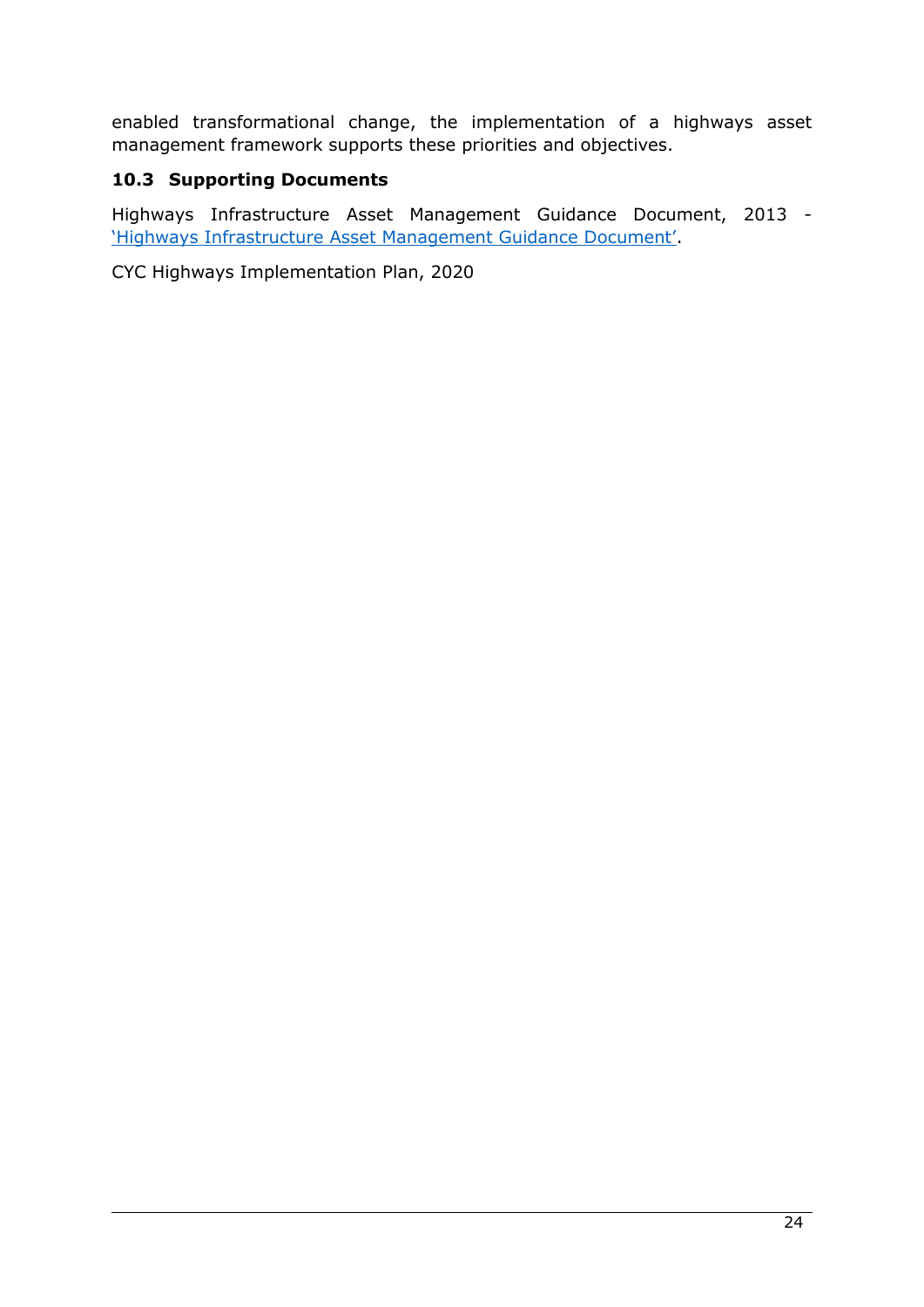# <span id="page-28-0"></span>**11 COMPETENCIES AND TRAINING (UKRLG R10)**

*UKRLG – Highway Infrastructure Asset Management Guidance Document*

*Recommendation 10* 

*The appropriate competency required for asset management should be identified, and training should be provided where necessary.*

# **11.1 Our Approach**

#### 11.1.1 Responsibility

The Councils approach to ensuring that the appropriate competency required for highway asset management is applied at all levels, corporate (high level), strategic & tactical (highways management level) and operational (inspection and maintenance level).

In developing an approach to competency and training the Council has established a responsibility requirement at each level for highway asset management, this requirement is outlined in figure 2 below.

<span id="page-28-1"></span>Figure 6 – Highway Asset Management Responsibility

#### Corporate Level

- Establish policy and strategy
- Asset Management Framework endorsement (See UKRLG R1 section)
- Levels of service alignment with corporate objectives (See UKRLG4 section)
- Agree performance targets
- Promote Council approach to risk management policy and strategy

#### Strategic and Tactical Level

- Support corporate decision making process
- Asset Management Framework implementation (See UKRLG R1 section)
- Levels of service promotion and delivery (See UKRLG4 section)
- Deliver Council approach to risk management policy and strategy

# Operational Level

- Deliver planned and reactive maintenance
- Implement works programmes
- Data collection
- Co-ordination of works on the highway network
- Implement risk bases approach to safety inspections

The Council has established responsibility and competency requirement is reviewed and updated annually by the Council.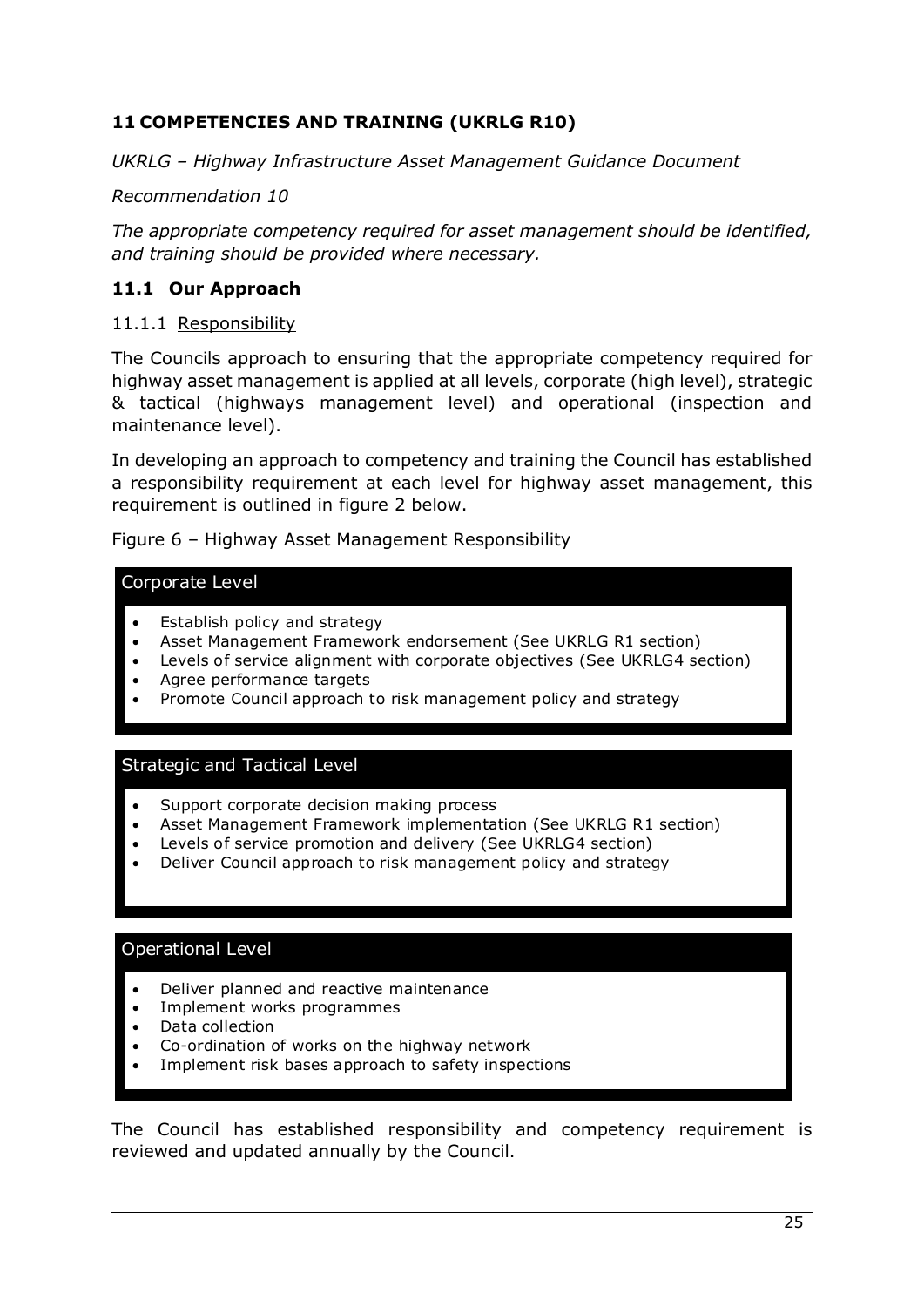# 11.1.2 Competencies and Training

The Council ensure that all staff engaged in highway asset management are suitably competent, experienced and trained. The Councils approach to competency assessment and training is detailed within the highways competency training records.

# **11.2 Supporting Documents**

CYC Highways Safety Inspection Manual, 2020.

CYC Highways Competency and Training Records.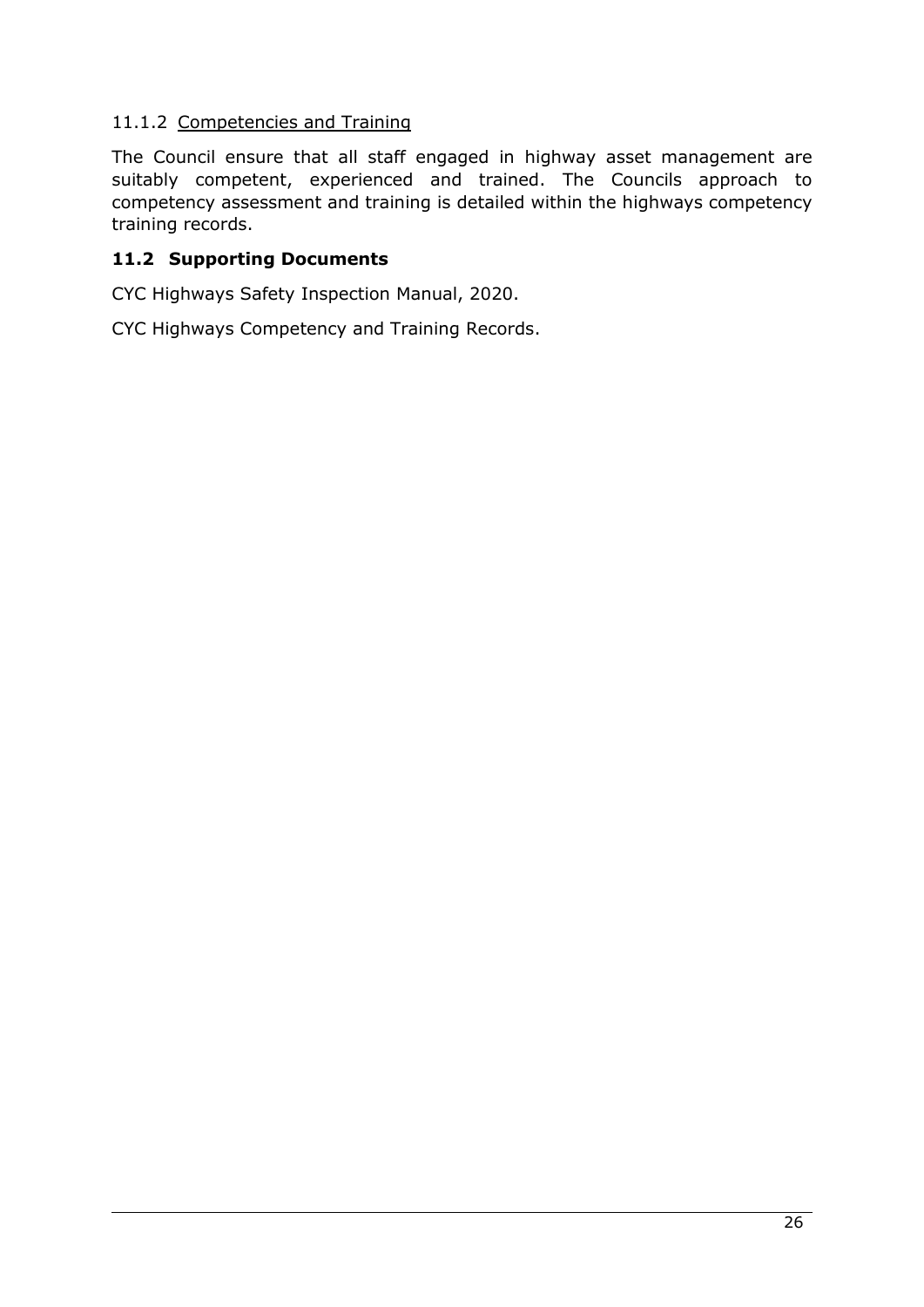# <span id="page-30-0"></span>**12 RISK MANAGEMENT (UKRLG R11)**

*UKRLG – Highway Infrastructure Asset Management Guidance Document*

*Recommendation 11* 

*The management of current and future risks associated with assets should be embedded within the approach to asset management. strategic, tactical and operational risks should be included as should appropriate mitigation measures.* 

# **12.1 Our Approach**

The Council has a Risk Management Policy and Strategy & supporting Risk Management Guide. The risk management process applied by the Councils policy and strategy, and guidance is as outlined in figure 3 below.



<span id="page-30-1"></span>Figure 7 – Risk Management Cycle

The Councils approach to risk management is applied at corporate (high level), strategic & tactical (highways management level) and operational (inspection and maintenance level).

# **12.2 Corporate Risk**

The Council has a published Risk Management Policy and Strategy the document sets out how key corporate risks are managed by the Councils Directorate Management Team.

# **12.3 Strategic and Tactical Risk**

The Council has a published Risk Management Guide the document is designed as a guide for all employees, with risk management responsibilities, to explain what to do and what to document at each stage of the risk management cycle.

The Councils highway management team has applied the Councils own policy, strategy and supporting guidance to develop a Strategic and Tactical Risk Register, the register records implemented mitigation actions and where applicable the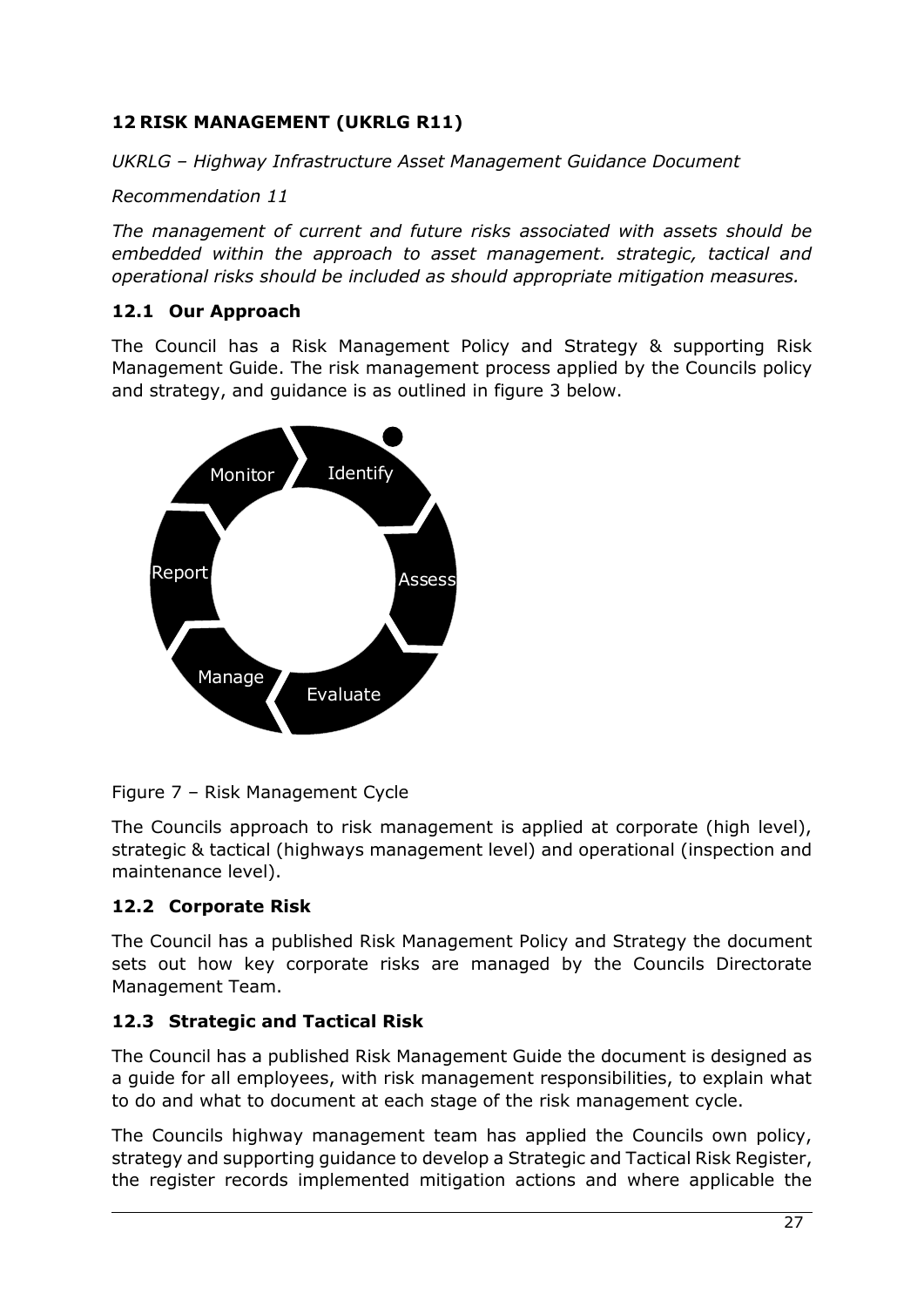lessons learnt. The strategic and tactical Risk Register is reviewed and updated every quarter by the Councils highway management team.

The strategic and tactical level risk types are grouped into the risk categories and elements considered by the strategic and tactical Risk Register are outlined below.

# **12.4 Operational Risk**

The Council has a published Highways Safety Inspection Manual this document details how the Council applies a risk-based approach and process to the maintenance of individual highway assets.

# **12.5 Supporting Documents**

CYC Risk Management Policy and Strategy, 2019.

CYC Risk Management Guide, 2020.

CYC Strategic and Tactical Risk Register, 2020.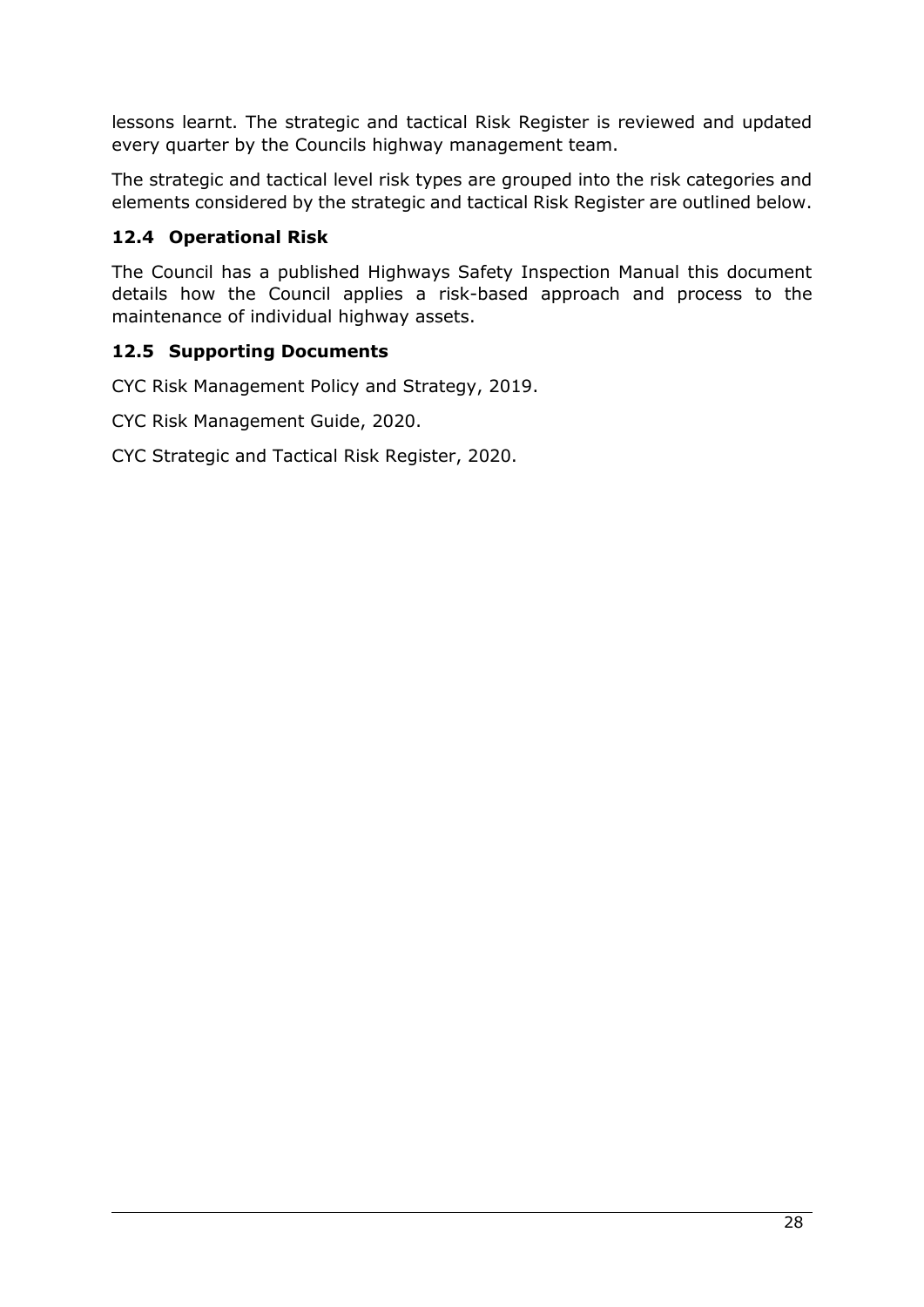# <span id="page-32-0"></span>**13 ASSET MANAGEMENT SYSTEMS (UKRLG R12)**

*UKRLG – Highway Infrastructure Asset Management Guidance Document*

#### *Recommendation 12*

*Asset management systems should be sustainable and able to support the information required to enable asset management. Systems should be accessible to relevant staff and, where appropriate, support the provision of information for stakeholders.*

# **13.1 Our Approach**

The Council use electronic Asset Management Systems (AMS) to manage processes and data associated with the highway asset. In 2020 the Council is in the process of procuring a new AMS. The new AMS will provide an integrated highways AMS will realise the following benefits for the Council:

- > Industry compliance;
- > Improve business process;
- > A more customer focused service; and
- > Cost effective service delivery.

#### 13.1.1 Industry Compliance

The Council use UKRLG Toolkit for the provision of data to the Department for Transport (DfT) for the whole of government accounts including Depreciated Replacements Costs (DRC) and Gross Replacement Costs (GRC).

#### 13.1.2 Improved Business Process

The Council will use the AMS to manage all highway safety inspections – see the Councils Highways Safety Inspection Manual.

The Council will continue to use a data produced by surveys (Gaist / SCRIM) to survey carriageway and footway condition. The survey data captured by these surveys will be stored on the AMS to support analysis of network condition.

#### 13.1.3 Customer Focused Service

The Council has a Customer Relationship Management (CRM) which will take customer and stakeholder enquiries / complaints and processes information relating to the highway asset into the AMS.

#### 13.1.4 Cost Effective Service Delivery

The Council has a financial management system which will take financial information (purchase order, invoicing and payment) relating to the highway asset into the AMS and process it.

# **13.2 Supporting Documents**

CYC Highway Safety Inspection Manual, 2020.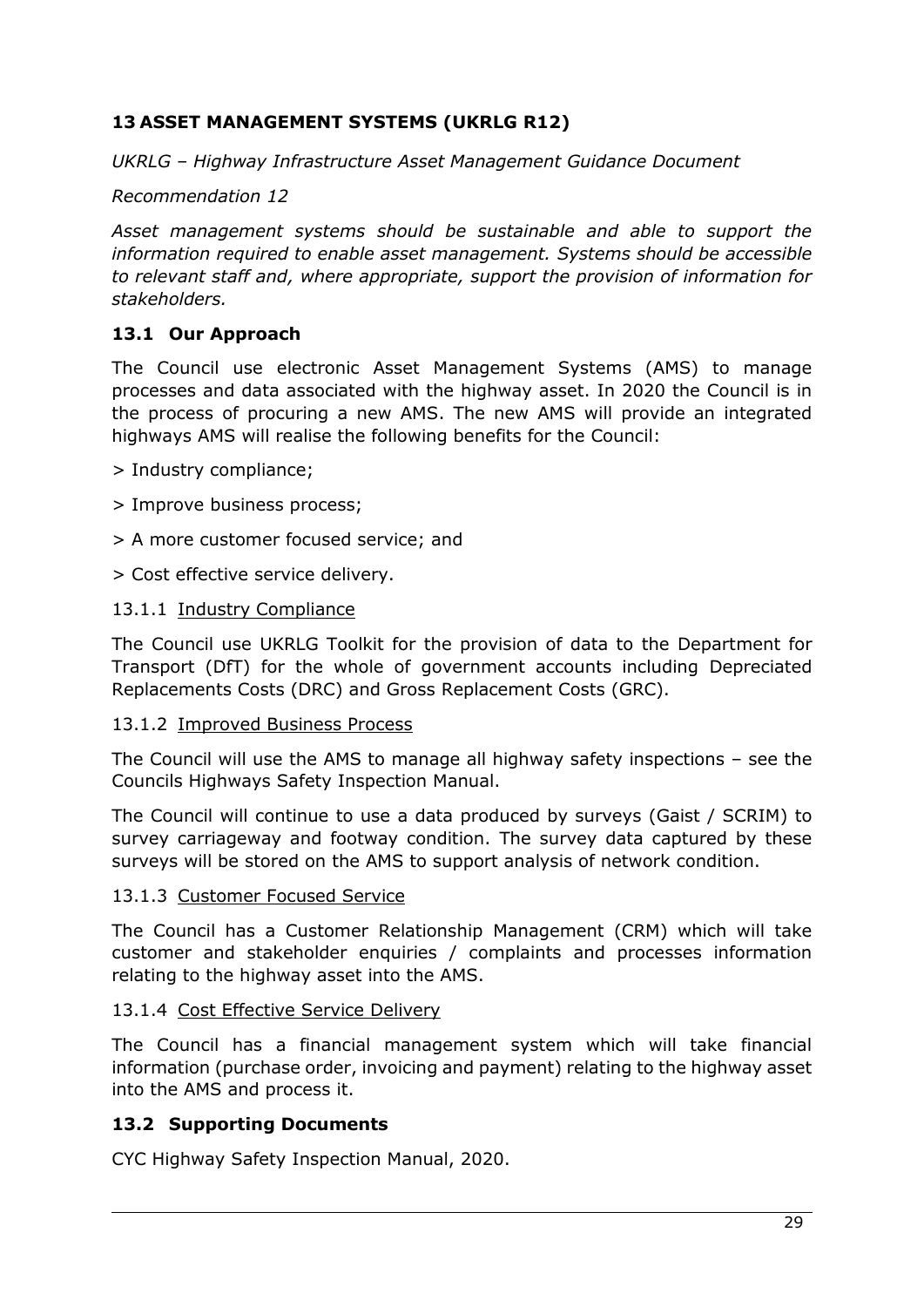# <span id="page-33-0"></span>**14 PERFORMANCE MONITORING (UKRLG R13)**

*UKRLG – Highway Infrastructure Asset Management Guidance Document*

*Recommendation 13* 

*The performance of the asset management framework should be monitored and reported. it should be reviewed regularly by senior decision makers and when appropriate, improvement actions should be taken.* 

# **14.1 Our Approach**

The HIAMP is a live document and will be subject to continuous improvement and ongoing development supplied by input from Council Officers. The Council has formed a HIAMP team led by the Councils Highway Asset Manager. When the asset management team meet they will discuss the asset management framework and discuss its performance. The primary performance indicators that will be discussed and monitored include:

- > Condition;
- > Operational performance;
- > Customer / stakeholder satisfactions; and
- > Safety inspections.

# **14.2 Performance Indicators**

#### 14.2.1 Condition

There are several performance indicators that measure the condition of the Councils highway asset. Condition surveys are carried out following government requirements. Each year the Council commission a repeatable machine survey and the data recorded is used to report condition in accord with its own local and national indicators.

#### 14.2.2 Operational Performance

The Council applies its own performance indicators to measure operational performance of its own in-house highway maintenance teams and external contractors employed to carry out highway improvements.

#### 14.2.3 Customer / stakeholder Satisfaction

The Council applies its own performance indicators to measure customer / stakeholder satisfaction. The Council also uses the information generated by the NHT survey to understand customer service levels.

#### 14.2.4 Safety Inspections

The Council carry out highway safety inspections the information gathered from the inspections and instructions given by the inspectors is used to monitor network and operational performance. This includes defect quantum and operational response.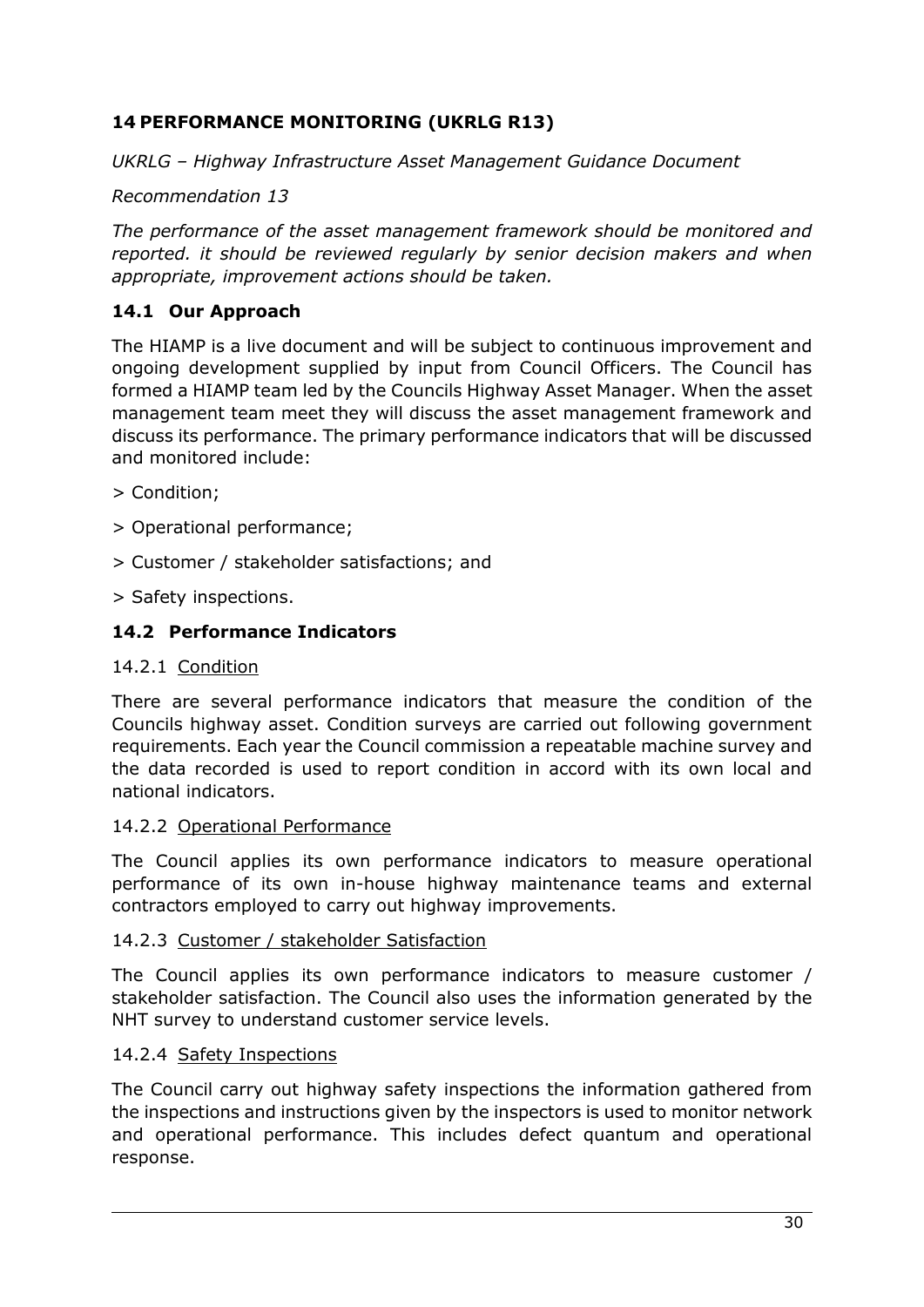# **14.3 Supporting Documents**

CYC HIAMP Action Plan.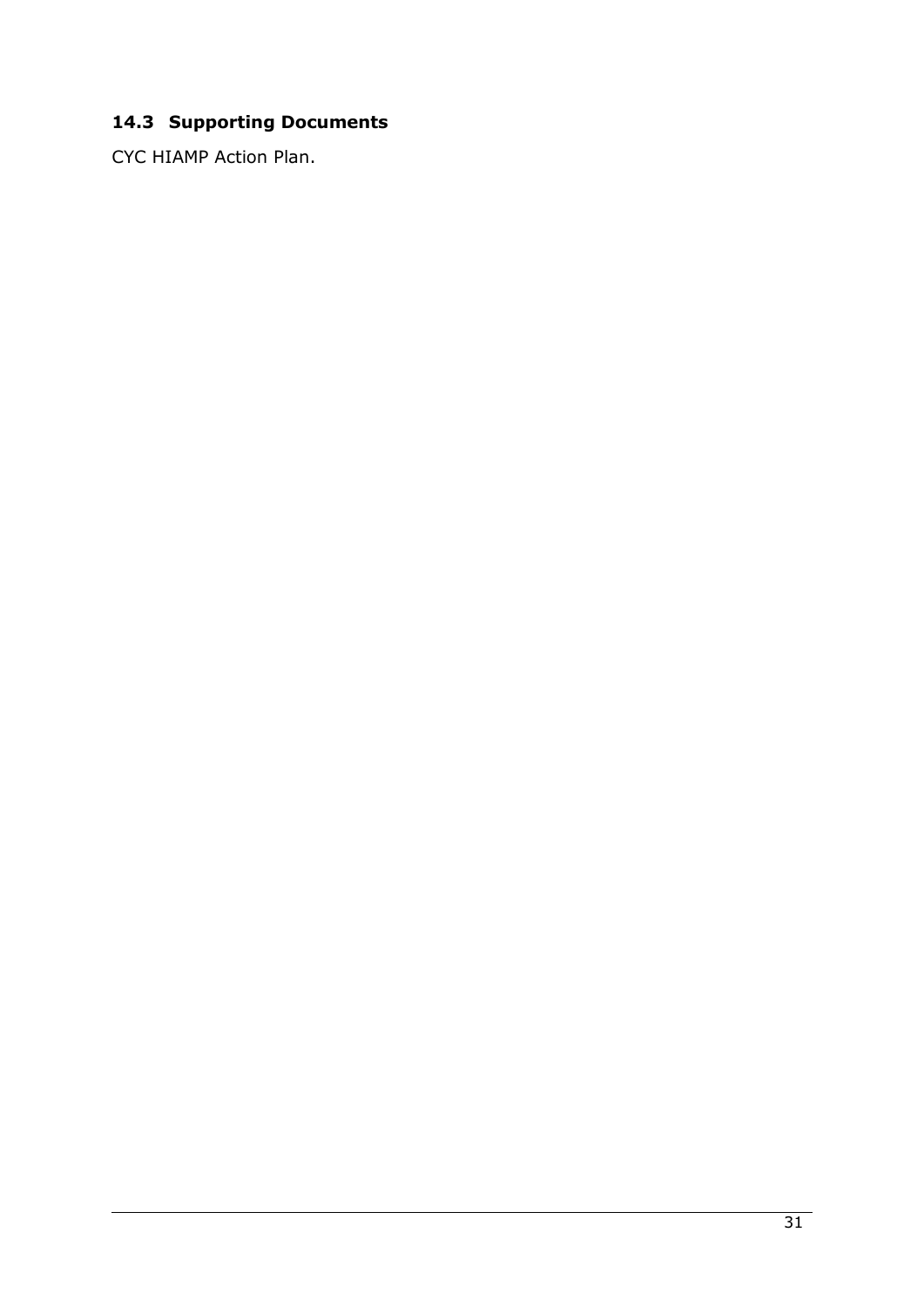# <span id="page-35-0"></span>**15 BENCHMARKING (UKRLG R14)**

# *UKRLG – Highway Infrastructure Asset Management Guidance Document*

# *Recommendation 14*

*Local and national benchmarking should be used to compare performance of the asset management framework and to share information that supports continuous improvement.*

# **15.1 Our Approach**

Benchmarking is a systematic process of collecting information and data to enable comparisons with the aim of improving performance, both absolutely and relatively to others. It provides a structure to search for better practice in similar authorities that can then be integrated into an asset management approach.

# 15.1.1 Engagement & Collaboration

The Council voluntarily meet, collaborate, and engage with other local government organisations via the 'West Yorkshire Consortium' & 'North Yorkshire Framework'. These forums are used to share ideas, good practice, and the latest innovations.

#### 15.1.2 Customer Satisfaction

The Council supply data to the NHT & APSE which serves to provide details on levels of customer satisfaction with local authority services and practices. The information received from the surveys help the Council to target and publish information clearly and effectively to ensure members of the public and other highways stakeholders are as fully informed as possible about the current performance of our services.

# 15.1.3 Central Government Data

The Council submit condition data to the Department for Transport (DfT) on an annual basis, in return the data published by DfT provides an indication of how the network is performing relative to other authorities and identify key areas for improvement.

# 15.1.4 Industry Guidance and Standards

The Council use the guidance and codes published by the Highways Maintenance Efficiency Programme (HMEP) to benchmark its approach to highway inspection and maintenance.

# **15.2 Supporting Documents**

CYC NHT survey data & information (available on request from highways maintenance team).

CYC Gaist & SCRIM survey data.